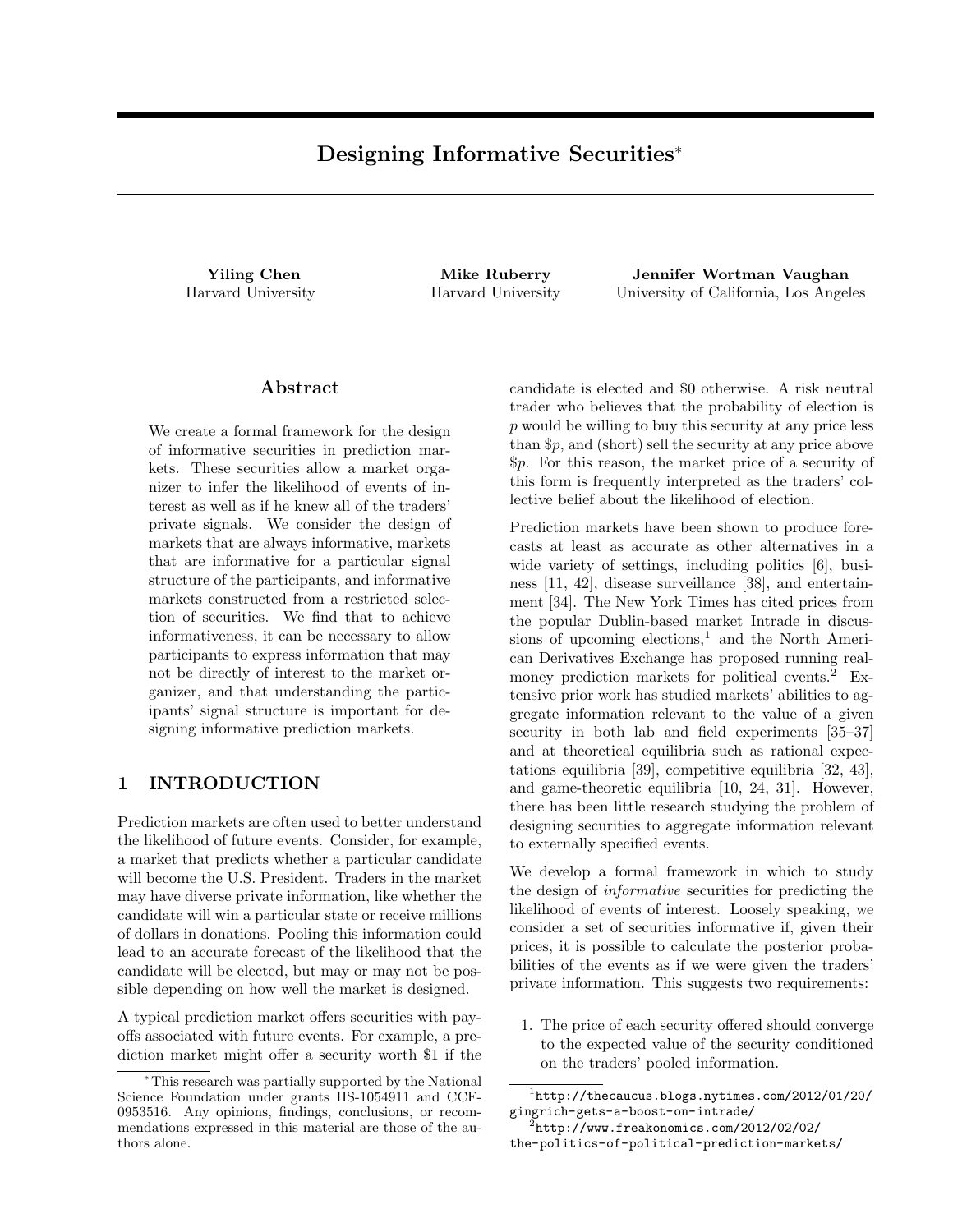2. It should be possible to uniquely map the final security prices to estimates of the likelihood of each event of interest.

Prior work [31] has described when a given security meets the first condition in perfect Bayesian equilibria. We focus on the design of securities that meet both conditions with respect to a specified set of events. This theoretical investigation offers insight on how to design prediction markets in practice to produce more accurate forecasts.

Poor security design can stop participants from aggregating their information, as the following example derived from Geanakoplos and Polemarchakis [18] shows.

Example 1. Consider a market offering a single security worth \$1 if a particular candidate wins the presidential election and \$0 otherwise. The market has two participants: a political analyst in Washington and an Iowa caucus-goer who is well-informed on local politics. The analyst understands the importance of Iowa on the campaign and knows whether a win or loss there will mean the candidate is elected. The caucus-goer, on the other hand, knows whether the candidate will win or lose the caucus, but not its broader effect.

This situation can be described by defining four states of the world,  $\omega_1$ ,  $\omega_2$ ,  $\omega_3$ , and  $\omega_4$ :

|                  |                  | Iowa |              |
|------------------|------------------|------|--------------|
|                  |                  |      | Wins Loses   |
| General Election | Wins $\omega_1$  |      | $\omega_2$   |
|                  | Loses $\omega_3$ |      | $\omega_{4}$ |

The analyst knows if the true state of the world is on the diagonal or not (the effect of the caucus) and the caucus-goer knows which column the true state is in (the results of the caucus). If they could reveal their private information they would learn the true state of the world,  $\omega^*$ . But with a uniform prior over the state space, both think the likelihood of election is 1/2 and value the security at \$0.50 no matter what their private information is, since every signal contains a state where the candidate wins the election and another where the candidate loses. This prevents either from inferring the other's signal, and no aggregation occurs.

The traders in Example 1 are unable to effectively express their private information and determine the correct value for the security, even though they have between them the knowledge to do so. But even when a market determines the correct value for its securities nothing may be learned. A constant-valued security worth \$1 regardless of the outcome is, for example, always priced correctly, but tells us nothing about the likelihood of future events.

In practice many prediction markets offer multiple securities, like a security that pays \$1 if and only if a candidate wins Iowa and another that pays \$1 if and only if the candidate wins the general election. These two securities together would allow the analyst and caucusgoer to aggregate their information. The caucus-goer could first participate in the Iowa market. Then, having observed the price change in the Iowa market, the analyst would have the information he needs to participate in the general election market, revealing his own private information. Furthermore, the market organizer would be able to infer the probability of election by observing their trades. In short, these securities together are what we call informative on the candidate's election. We show that multiple securities are necessary for informativeness in some cases. Using too many securities, however, is bad design.

The design questions we examine are also relevant for combinatorial prediction markets over exponentially large outcome spaces, like the 9.2 quintillion outcomes for the NCAA tournament [44], the over  $2^{50}$  ways for states to vote in the U.S. presidential election, and the n! rankings for a competition with n candidates. Offering a security for each state would be technically informative but practically unmanageable. Prior work has frequently considered markets with securities that correspond to natural events of interest, such as horse A beating horse  $B$  in a race [3, 9], but these securities may or may not be informative.

This paper considers the design of informative markets in three settings:

- In Section 5.2, we characterize securities that are always informative, revealing traders' information regardless of their signal structure. Complete markets, which offer one Arrow-Debreu security associated with each state of the world, are always informative for any set of events because they reveal traders' posterior distribution over the state space, but are typically too large to run in practice. We show that even if only one event is of interest, prohibitively large numbers of securities may be required to guarantee informativeness.
- Offering a large number of securities is undesirable from a practical point of view. In Section 5.3, we show that if the market designer knows the traders' signal structure, a single informative security can be constructed to reveal the traders' posterior distribution.
- Real markets have multiple securities, and a single security acting as a summary statistic for a complex market is unlikely to be considered natural. In Section 5.4 we consider design as an optimization problem where a designer attempts to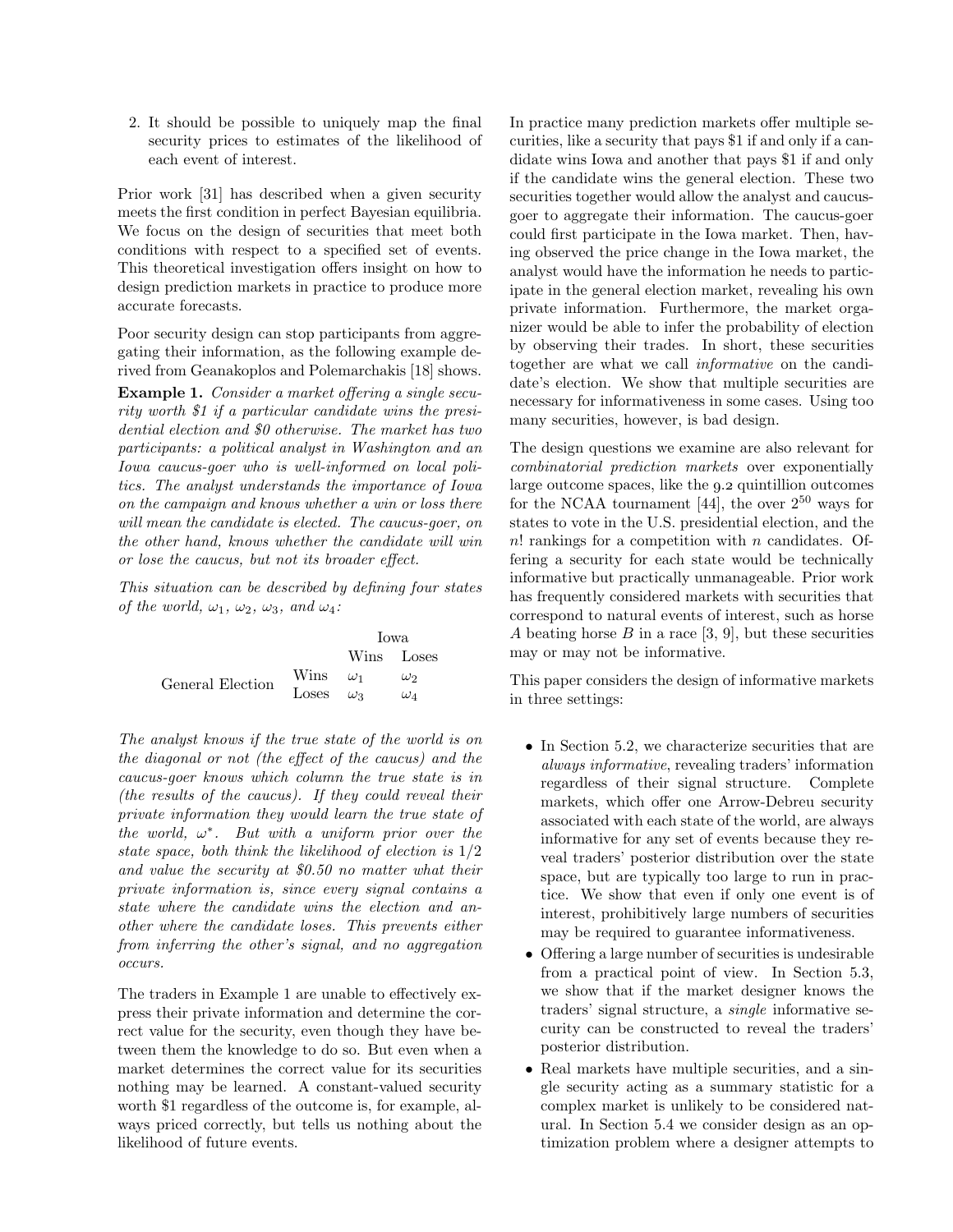find the fewest securities that are informative for some given events of interest but is constrained to select its securities from a predefined set. This predefined set of securities could be interpreted as the set of securities that are natural. Solving this optimization problem perfectly is np-hard, even when the set of securities is restricted to those paying \$0 or \$1 in each state of the world (like the securities in the above examples).

These results suggest, unsurprisingly, that deployed prediction markets are likely not revealing all their participants' information and that better design may improve upon their observed efficacy. The idea of partial informativeness, which may better describe prediction markets in practice, is discussed further in the conclusion. However, only by understanding the limits and opportunities of total informativeness, as discussed in this paper, can we understand the value and interest of partial informativeness.

# 2 RELATED WORK

There is a rich literature on the informational efficiency of markets, including theoretical work on the existence and characteristics of rational expectations equilibria [4, 21, 39] and empirical studies of experimental markets [35, 36]. Here we review only the most relevant theoretical work that either focuses on the dynamic process of information aggregation or takes a security design perspective.

The early theoretical foundations of information aggregation were laid by Aumann [5], who initiated a line of research on common knowledge, establishing a solid foundation to the understanding of the phenomenon of consensus. An event  $E$  is said to be *common knowl*edge among a set of agents if every agent knows  $E$ , and every agent knows that every other agent knows  $E$ , ad infinitum. Aumann proved that if two rational agents have the same prior and their posterior probabilities for some event are common knowledge, then their posterior probabilities must be equal. This result was repeatedly refined and extended [18, 28, 29], and Nielsen et al. [30] showed that if  $n$  agents with the same prior but possibly different information announce their beliefs about the expectation of some random variable, their conditional expectations eventually are equal.

This line of work suggests that agents will reach consensus, but says nothing about whether such a consensus fully reveals agents' information. Feigenbaum et al. [14] studied a particular model of prediction markets (a Shapley-Shubik market game [41]) in which traders' information determines the value of a security. They characterized the conditions under which the market price of the security converges to its true value under the assumption that traders are non-strategic and honestly report their expectations.

The assumption that traders are non-strategic is arguably unrealistic. Ostrovsky [31] examined information aggregation in markets with strategic, risk-neutral traders. He considered two market models, market scoring rules [22, 23] and Kyle's model [25]. For both, he showed that a separability condition is necessary for the market price of a security to always converge to the expected value of the security conditioned on all information in every perfect Bayesian equilibrium. This condition is discussed extensively in Section 4. Iyer et al. [24] extended this model to risk-averse agents and identified a smoothness condition on the price in the market that ensures full information aggregation.

The work of Feigenbaum et al. [14], Ostrovsky [31], and Iyer et al. [24] focuses on understanding the aggregation of information relevant to the value of a given, fixed security. In contrast, this paper studies how to design securities to infer the likelihood of some events of interest. There have been other papers on security design. Pennock and Wellman [33], for example, examine the conditions under which an incomplete market with a compact set of securities allows traders to hedge any risk they have (and hence is "operationally complete"). Their work considers competitive equilibria, while our work focuses on information aggregation at game-theoretic equilibria of the market.

# 3 THE MODEL

In this section, we describe our model of traders' information and the market mechanism. Our model closely follows Ostrovsky [31], but is generalized to handle a vector of securities (often simply referred to as a set of securities) instead of a single security.

### 3.1 Modeling Traders' Information

We consider n traders,  $1, \dots, n$ , and a finite set  $\Omega$  of mutually exclusive and exhaustive states of the world. Traders share a common knowledge prior distribution  $P_0$  over  $\Omega$ . Before the market opens Nature draws a state  $\omega^*$  from  $\Omega$  according to  $P_0$  and traders learn some information about  $\omega^*$  that, following Aumann [5], is based on partitions of  $\Omega$ . A partition of a set  $\Omega$  is a set of nonempty subsets of  $\Omega$  such that every element of  $\Omega$  is contained in exactly one subset. For example,  $\{\{A, B\}, \{C\}, \{D\}\}\$ and  $\{\{A, D\}, \{B, C\}\}\$ are both partitions of  $\{A, B, C, D\}$ . We assume that every trader *i* receives  $\Pi_i(\omega^*)$  as their private signal, where  $\Pi_i(\omega)$  denotes the element of the partition  $\Pi_i$  that contains  $\omega$ . In other words, trader *i* learns that the true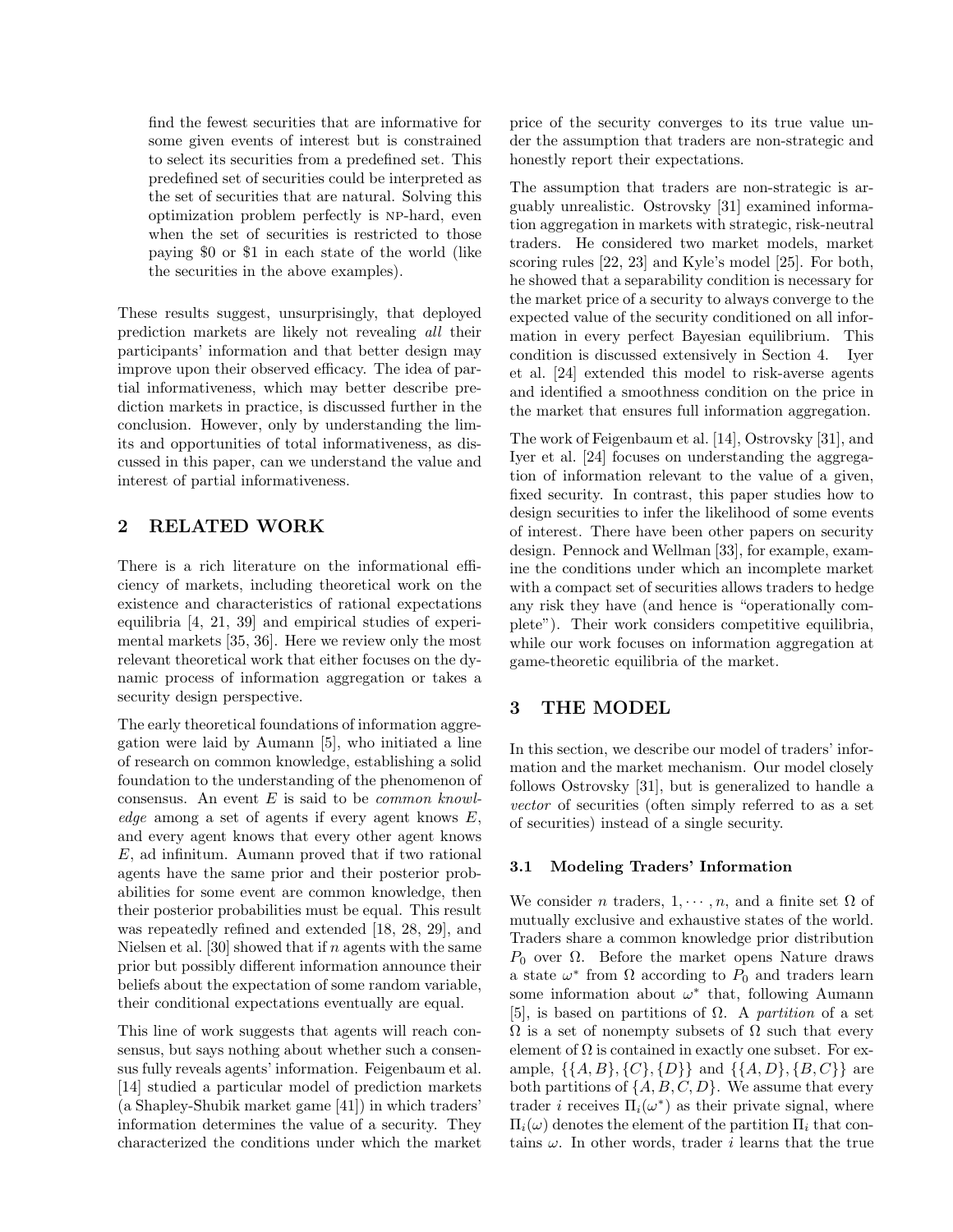state of the world lies in the set  $\Pi_i(\omega^*).$ 

We refer to the vector  $\Pi = (\Pi_1, \dots, \Pi_n)$  as the traders' signal structure, which is assumed to be common knowledge for all traders. The join of the signal structure, denoted join $(\Pi)$ , is the coarsest common refinement of Π, that is, the partition with the smallest number of elements satisfying the property that for any  $\omega_1$  and  $\omega_2$  in the same element of the partition,  $\Pi_i(\omega_1) = \Pi_i(\omega_2)$  for all *i*. For example, the join of the partitions  $\{\{A, D\}, \{B, C\}\}\$ and  $\{\{A, C, D\}, \{B\}\}\$ is  $\{\{A, D\}, \{B\}, \{C\}\}\$ . The join is unique. We use  $\Pi(\omega)$ to denote the element of the join containing  $\omega$ . Note that if two states appear in the same element of the join, no trader can distinguish between these states.

#### 3.2 Market Scoring Rules

The market mechanism that we consider is a market scoring rule [22, 23]. We will describe a market scoring rule as a mechanism that allows traders to sequentially report their probability distributions or expectations. While focusing on market scoring rules may seem restrictive, market scoring rules are surprisingly general. In particular, any market scoring rule that allows traders to report probability distributions over  $\Omega$ has an equivalent implementation as a cost-functionbased market where the mechanism acts as an automated market maker who sets prices for  $|\Omega|$  Arrow-Debreu securities, one for each state and taking value 1 in that state and 0 otherwise, and is willing to buy and sell securities at the set prices [8, 22]. This result can easily be extended to general scoring rules by applying the results of Abernethy and Frongillo [1, 2]. In particular, their results imply that any market scoring rule that allows traders to report their expectations has an equivalent implementation as a cost-functionbased market that allows traders to trade securities with the market maker. Thus, without loss of generality, our model and analysis are presented for market scoring rules.

Before describing the market scoring rule mechanism, we first review the idea of a strictly proper scoring rule. Scoring rules are most frequently used to evaluate and incentivize probabilistic forecasts [16, 19], but can also be used to elicit the mean or other statistics of a random variable [26]. The scoring rules that we consider will be used to elicit the mean of a vector of random variables [40]. Let  $\mathbf{X} = (x_1, \dots, x_m)$ be a vector of bounded real-valued random variables. A scoring rule s maps a forecast  $\vec{y}$  in some convex region  $\mathcal{K} \subseteq \mathbb{R}^m$  (e.g., the probability simplex in the case of probabilistic forecasts) and a realization of X to a score  $s(\vec{y}, \mathbf{X}(\omega))$  in  $\mathbb{R}^3$  A scoring rule for eliciting an expectation is said to be proper if a risk neutral forecaster who believes that the true distribution over states  $\Omega$  is P maximizes his expected score by reporting  $\vec{y} = E_P[\mathbf{X}]$ , that is, if  $E_P[\mathbf{X}] \in$  $\arg \max_{\vec{y} \in \mathcal{K}} \sum_{\omega \in \Omega} P(\omega) s(\vec{y}, \mathbf{X}(\omega)).$  (For random vectors **X**, we use  $E_P[X]$  to denote the expected value  $\Sigma_{\omega \in \Omega} P(\omega) \mathbf{X}(\omega)$ .) A scoring rule is *strictly proper* if  $E_P[\mathbf{X}]$  is the unique maximizer.

One common example of a strictly proper scoring rule is the Brier scoring rule [7], which is based on Euclidean distance and can be written, for any  $b > 0$ , as  $s(\vec{y}, \mathbf{X}(\omega)) = -b \sum_{j=1}^{m} (y_j - x_j(\omega))^2 = -b ||\vec{y} - \mathbf{X}(\omega)||^2.$ 

Strictly proper scoring rules incentivize myopic traders to report truthfully, but do not provide a mechanism for aggregating predictions from multiple traders. Hanson [22, 23] introduced market scoring rules to address this problem. A market scoring rule is a sequentially shared strictly proper scoring rule.

Formally, let  $X$  be a vector of random variables.<sup>4</sup> The market operator specifies a strictly proper scoring rule s and chooses an initial prediction  $\vec{y}_0$  for the expected value of  $X$ ; when there is a known common prior  $P_0$ , it is most natural to set  $\vec{y}_0 = E_{P_0}[\mathbf{X}]$ . The market opens with initial prediction  $\vec{y}_0$ , and traders take turns submitting predictions. The order in which traders make predictions is common knowledge. Without loss of generality, we assume that traders  $1, 2, \dots, n$  take turns, in order, submitting predictions  $\vec{y}_1, \vec{y}_2, \cdots, \vec{y}_n$ , then the process repeats and the traders, in the same order, submit predictions  $\vec{y}_{n+1}, \vec{y}_{n+2}, \cdots, \vec{y}_{2n}$ . Traders repeat this process an infinite number of times before the market closes and Nature reveals  $\omega^*$ . Each trader then receives a score  $s(\vec{y}_t, \mathbf{X}(\omega^*))$  for each prediction made at some time t, but must pay  $s(\vec{y}_{t-1}, \mathbf{X}(\omega^*)),$ the score of the previous trader. The total payment to trader i (which may be negative) is then  $\sum_{t=0}^{\infty} s(\vec{y}_{tn+i}, \mathbf{X}(\omega^*)) - s(\vec{y}_{tn+i-1}, \mathbf{X}(\omega^*))$ .

### 3.3 Modeling Traders' Behavior

Together, the traders, state space, signal structure, security vector, and market scoring rule mechanism define an extensive form game with incomplete information. We consider Bayesian traders either acting in perfect Bayesian equilibrium or behaving myopically in this game. A perfect Bayesian equilibrium is a subgame perfect Bayesian Nash equilibrium. Loosely speaking, at a perfect Bayesian equilibrium, it must

<sup>&</sup>lt;sup>3</sup>Technically, the region  $K$  should include the convex

hull of the possible realizations of  $X$ , a set equivalent to the possible expected values of  $X$ . A full discussion of this and other properties of scoring rules is beyond the scope of this paper, but interested readers can see Savage [40].

<sup>&</sup>lt;sup>4</sup>Typically market scoring rules are used for probabilistic forecasts in which case  $X$  would be a vector of indicator random variables, but this need not be the case.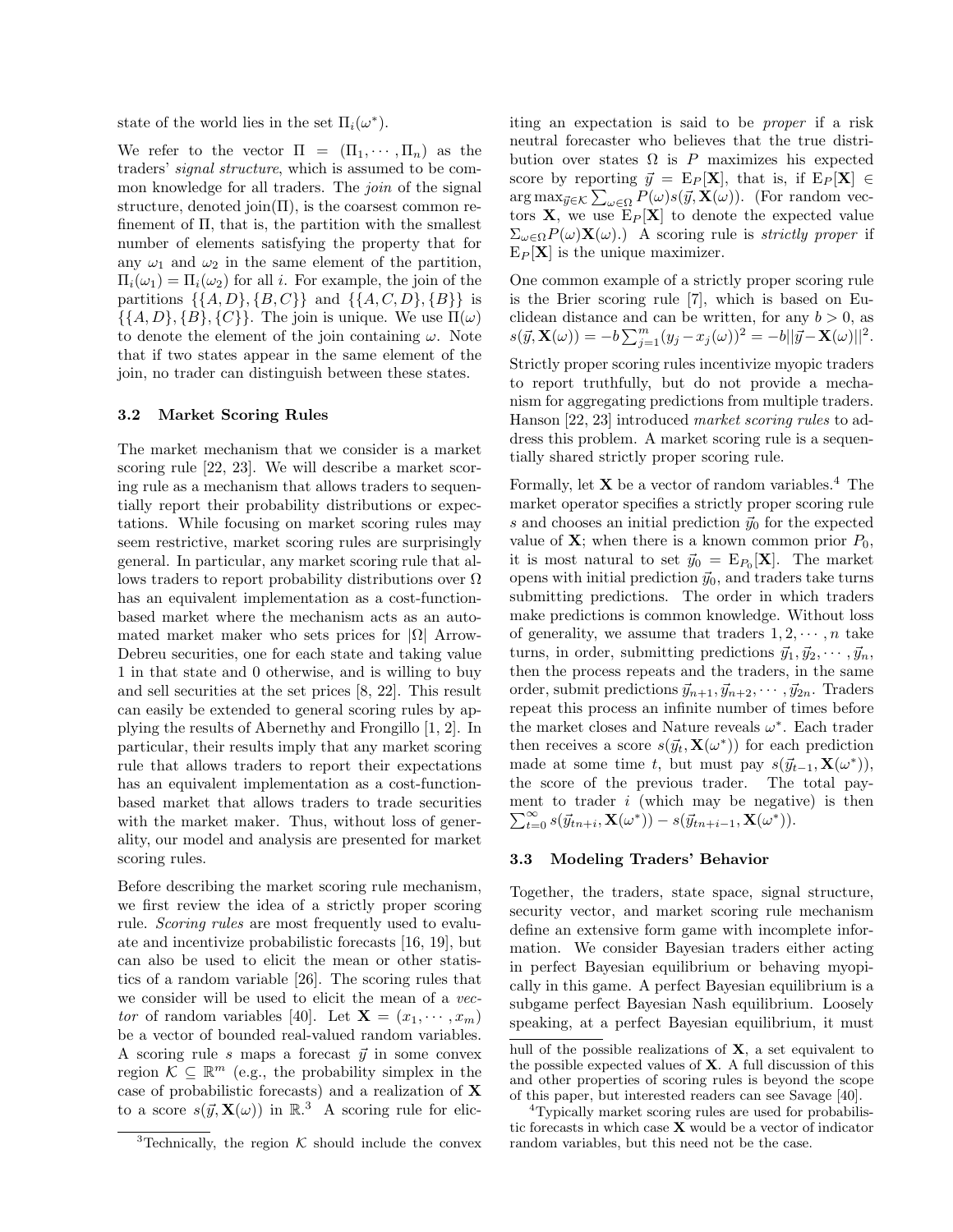be the case that each player's strategy is optimal (i.e., maximizes expected utility) given the player's beliefs and the strategies of other players at any stage of the game, and that players' beliefs are derived from strategies using Bayes' rule whenever possible. See Gonzálex-Díaz and Meléndez-Jiménez [20] for a more formal description.

Perfect Bayesian equilibria can be difficult to compute and it is an open question whether they always exist in prediction markets, although in some special cases they do [10]. An alternative is to consider myopic Bayesian traders who simply maximize their expected payoff for the current round. Since strictly proper scoring rules myopically incentivize honest reports, these traders report their current posteriors each time they make a prediction.

# 4 AGGREGATION

Separability is used to characterize the conditions under which securities aggregate information about their own values. Building on ideas from DeMarzo and Skiadas [12, 13], Ostrovsky [31] characterized separability for a single security. He showed that in every perfect Bayesian equilibrium market prices will, in the limit, reflect the value of the security as if traders had revealed their private signals if and only if the security is separable. If a security is not separable, then there always exist priors and equilibrium strategies where no information aggregation occurs.

In this section, we generalize these prior definitions to multiple securities and arbitrary signal structures. Ostrovsky assumed a restricted class of signal structures without loss of generality, and these generalizations are uninteresting when only considering aggregation. They will be necessary to discuss informativeness, however, as the results of the next section demonstrate. We then restate Ostrovsky's equilibrium aggregation result in this setting. As previously discussed, perfect Bayesian equilibrium may or may not exist in prediction markets, and we also adapt and formalize prior work on information aggregation to show separability is also the necessary and sufficient condition for myopic traders to always aggregate their information.

Informative markets require separable securities. If a market uses separable securities then both traders in perfect Bayesian equilibrium and Bayesian traders acting myopically will, in the limit, value the security as if their private signals were revealed, and this allows a market designer to directly infer the likelihood of his events of interest from the securities' value. If a set of non-separable securities were used then the market designer could be required instead to perform additional inference and know the prior and traders' strategies.

As mentioned, we say a market aggregates information if, in the limit as time goes to infinity, the value of the securities approaches their value conditional on all the traders' private signals. Since each trader i receives the signal  $\Pi_i(\omega^*)$ , their pooled signal is  $\bigcap_i \Pi_i(\omega^*) =$  $\Pi(\omega^*).$ 

Definition 1 (Aggregation). Information is aggregated with respect to a set of securities  $X$ , signal structure  $\Pi$ , and common prior  $P_0$ , if the sequence of predictions  $\vec{y}_0, \vec{y}_1, \vec{y}_2, \cdots$  converges in probability to the random vector  $E_{P_0}[\mathbf{X}|\Pi(\omega^*)]$ .

A set of securities is separable if and only if the traders only agree on their value when it reflects their pooled information. That is, for any prior distribution there must be at least one trader whose private information causes them to dissent from a consensus, unless that consensus is the traders' collective best estimate.

**Definition 2** (Separability). A set of securities  $X$  is non-separable under partition structure  $\Pi$  if there exists a distribution P over  $\Omega$  and vector  $\vec{v}$  such that  $P(\omega) > 0$  on at least one state  $\omega \in \Omega$  in which  $E_P[\mathbf{X}|\Pi(\omega)] \neq \vec{v}$ , and for every trader i and state  $\omega, P(\omega) > 0$ 

$$
E_P[\mathbf{X}|\Pi_i(\omega)] = \frac{\sum_{\omega' \in \Pi_i(\omega)} P(\omega')\mathbf{X}(\omega')}{\sum_{\omega' \in \Pi_i(\omega)} P(\omega')} = \vec{v}.
$$
 (1)

If a security is not non-separable then it is separable.

Here the vector  $\vec{v}$  represents a possible consensus, only agreed upon if there is no alternative when the securities are separable. Separability is a property of the entire set of securities, as Example 2 demonstrates.

Example 2. Let  $\Omega = {\omega'_1, \omega^*_2, \omega_3, \omega'_4, \omega^*_5, \omega_6}$ . Two traders have partitions as follows:

$$
\begin{aligned} \Pi_1 &= \{ \{\omega'_1, \ \omega^*_2, \ \omega_3\}, \{\omega'_4, \ \omega^*_5, \ \omega_6\} \} \\ \Pi_2 &= \{ \{\omega'_1, \ \omega^*_5\}, \{\omega_3, \ \omega'_4\}, \{\omega^*_2, \ \omega_6\} \} \end{aligned}
$$

and there are two securities:  $x^*$  with value one when  $\omega_2^*$  or  $\omega_5^*$  occurs and zero otherwise, and  $x'$  with value one when  $\omega'_1$  or  $\omega'_4$  occurs and zero otherwise.

Both securities are individually non-separable with respect to  $\Pi$ . If the prior P is uniform over  $\omega'_1, \omega^*_2, \omega^*_5$ , and  $\omega_6$ , then  $E_P[x^*|\Pi_i(\omega)] = 1/2$  for  $i \in \{1,2\}$  and all  $\omega$  such that  $P(\omega) > 0$ . Similarly, if P is uniform over  $\omega'_1$ ,  $\omega_3$ ,  $\omega'_4$ , and  $\omega_5^*$ , then  $E_P[x'|\Pi_i(\omega)] = 1/2$  for  $i \in \{1,2\}$  and all  $\omega$  such that  $P(\omega) > 0$ . The join of traders' partitions, however, consists of singletons. Hence, both  $E_P[x^*|\Pi(\omega)]$  and  $E_P[x'|\Pi(\omega)]$  have value 0 or 1, not  $1/2$ , for all  $\omega$ .

But taken together the set of securities is separable with respect to Π. Given any prior distribution P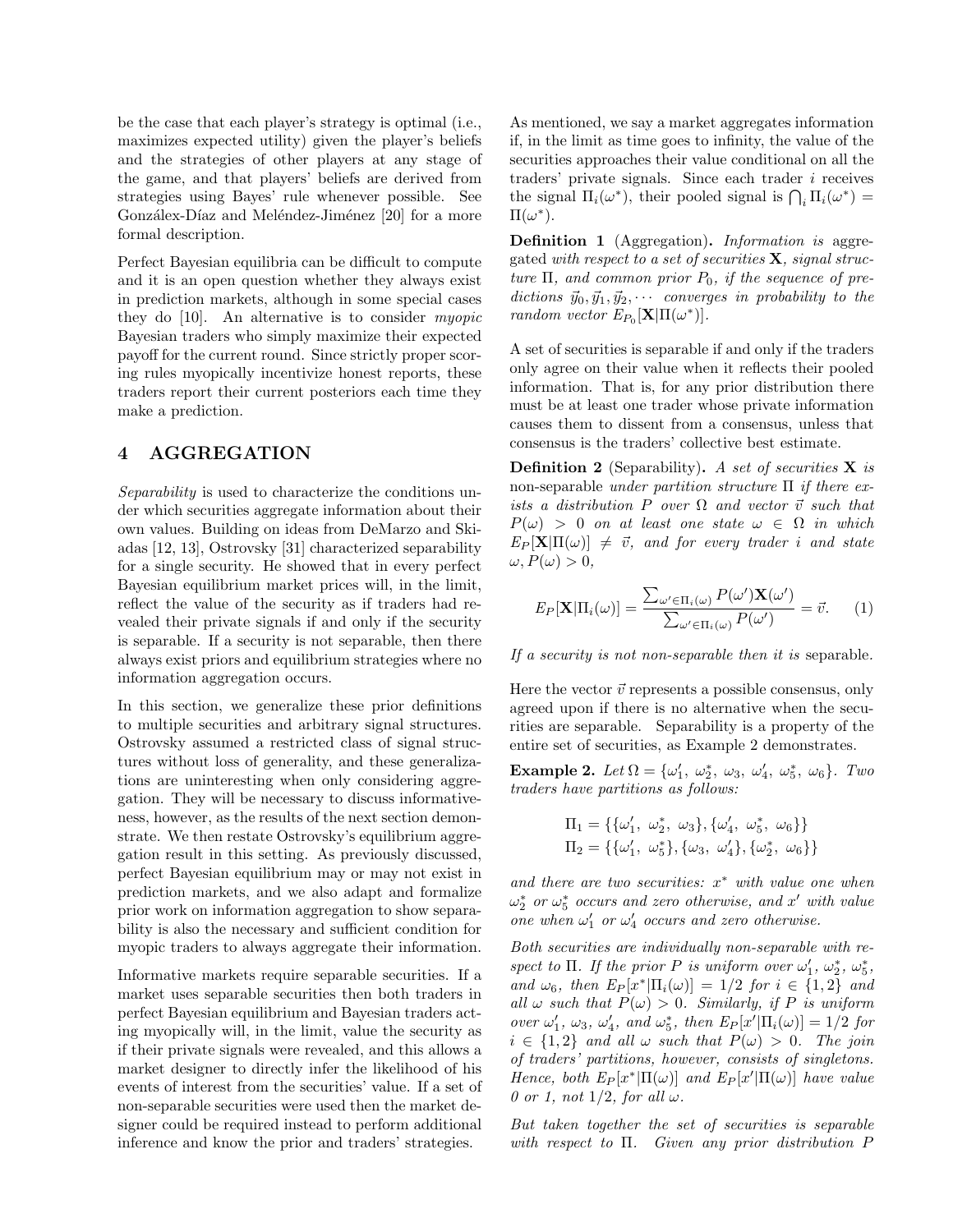and a state  $\omega$ , trader 2 either identifies  $\omega$  with certain, which happens when P assigns 0 probability to the other state in its signal  $\Pi_2(\omega)$ , or assigns positive probability to both states in  $\Pi_2(\omega)$ . In the former case,  $E_P[\mathbf{X} | \Pi_2(\omega)] = E_P[\mathbf{X} | \Pi(\omega)]$ . In the latter case, trader 2's expected value for the securities is positive for both when  $\omega \in (\omega'_1, \omega^*_5)$ , positive for only  $x'$  when  $\omega \in (\omega_3, \omega'_4)$ , and positive for only  $x^*$  when  $\omega \in (\omega'_2, \omega_6)$ . If the set of securities is non-separable there must exist a distribution  $\tilde{P}$  and a vector  $\vec{v}$  such that  $\vec{v} \neq E_{\tilde{P}}[\mathbf{X}|\Pi(\tilde{\omega})]$  for some state  $\tilde{\omega} \in {\{\omega | P(\omega) > 0\}}$ and  $E_{\tilde{P}}[X|\Pi_2(\omega)] = \vec{v}$  for any state  $\omega \in {\{\omega|P(\omega) > 0\}}$ . This is possible only when  $\tilde{P}$  assigns positive probability to the two states in  $\Pi_2(\tilde{\omega})$  and 0 probability for all other states because each signal of player 2 has a distinct expectation of the securities. Given such a  $P$ , however, trader 1 always uniquely identifies the true state and has the correct expectation of the securities. Hence, the set of securities is separable with respect to Π.

#### 4.1 Aggregation

Separability is a necessary and sufficient property for aggregation in two natural cases.

Theorem 1 (Equilibrium Aggregation, Ostrovsky [31]). Consider a market with securities  $X$  and traders with signal structure Π. Information is aggregated in every perfect Bayesian equilibrium of this market if and only if the securities  $X$  are separable under  $\Pi$ .

Theorem 2 (Myopic Aggregation). Consider a market with securities  $X$  and myopic traders with signal structure Π. Information is aggregated in finite rounds if and only if the securities  $X$  are separable under  $\Pi$ .

Ostrovsky [31] proved a special case of Theorem 1 for markets with one security. Theorem 1 stated above accommodates any finite set of securities and is proved using a simple extension of Ostrovsky's proof. Specifically, the proof shows that traders' sequences of predictions at any perfect Bayesian equilibrium are bounded martingales and must converge. Separability implies that if information is not aggregated in the limit, there exists an agent who can make an arbitrarily large profit by deviating from his equilibrium strategy, a contradiction to traders being in equilibrium.

The proof of Theorem 2 makes use of prior work on convergence to common knowledge (particularly Geanakoplos [17]) and shows not only that myopic traders' sequences of predictions are bounded martingales but also that they must converge to the same random vector in a finite number of periods. Then, by separability, it is shown that this consensus prediction must equal  $E[X|\Pi(\omega^*)]$ , implying aggregation. A full proof appears in the appendix of the long version of this paper, available on the authors' websites.

If the securities are not separable then there exists a distribution  $P$  satisfying  $(1)$  in the definition of separability. Letting this distribution be the prior, a perfect Bayesian equilibrium is simply for traders to report the common consensus value, not allowing any meaningful Bayesian updating and preventing aggregation from occurring. Myopic traders are constrained to report this same value.

### 5 SECURITY DESIGN

In this section we discuss the design of informative markets. While separability is a sufficient and necessary condition for aggregation in two natural settings, it only implies the value of the securities reflects all the traders' private information, not that the market designer can use this value to infer that private information or the likelihood of the events of interests. We define informative securities as securities that are both separable and allow for the likelihood of the events of interest to be inferred directly from their value.

As we will show, complete markets are always informative, but deployed prediction markets are rarely complete. These markets require too many securities to be practical, and their securities present challenges for traders. A prediction market for the U.S. presidential election, for example, may need one state per outcome in the electoral college. This is over  $2^{50}$  states and requires traders to bid on securities like "The President wins Ohio, not Florida, Illinois, not Indiana . . . " Even if alternative bidding methods were developed, traders would still be required to review the value of each security for aggregation to be formally implied. This is impractical, and so we consider good designs as those using a few natural securities. We first discuss the design requirements of markets that are always informative, and markets that are informative for a particular signal structure. The latter market allows a single security to be informative on any set of events, but arguably appears "unnatural." To describe the challenges of designing using only natural securities we then consider a constrained design process instead, where the market designer is restricted to an arbitrary subset of (possibly natural) securities.

#### 5.1 Informative Securities

Informally, we would like to say that a market's securities are informative on a set of events with respect to a signal structure if the market organizer learns the likelihood of the events as if it knew all the traders' private signals. Assuming the values of the securities reflect traders' pooled information, if the likelihood of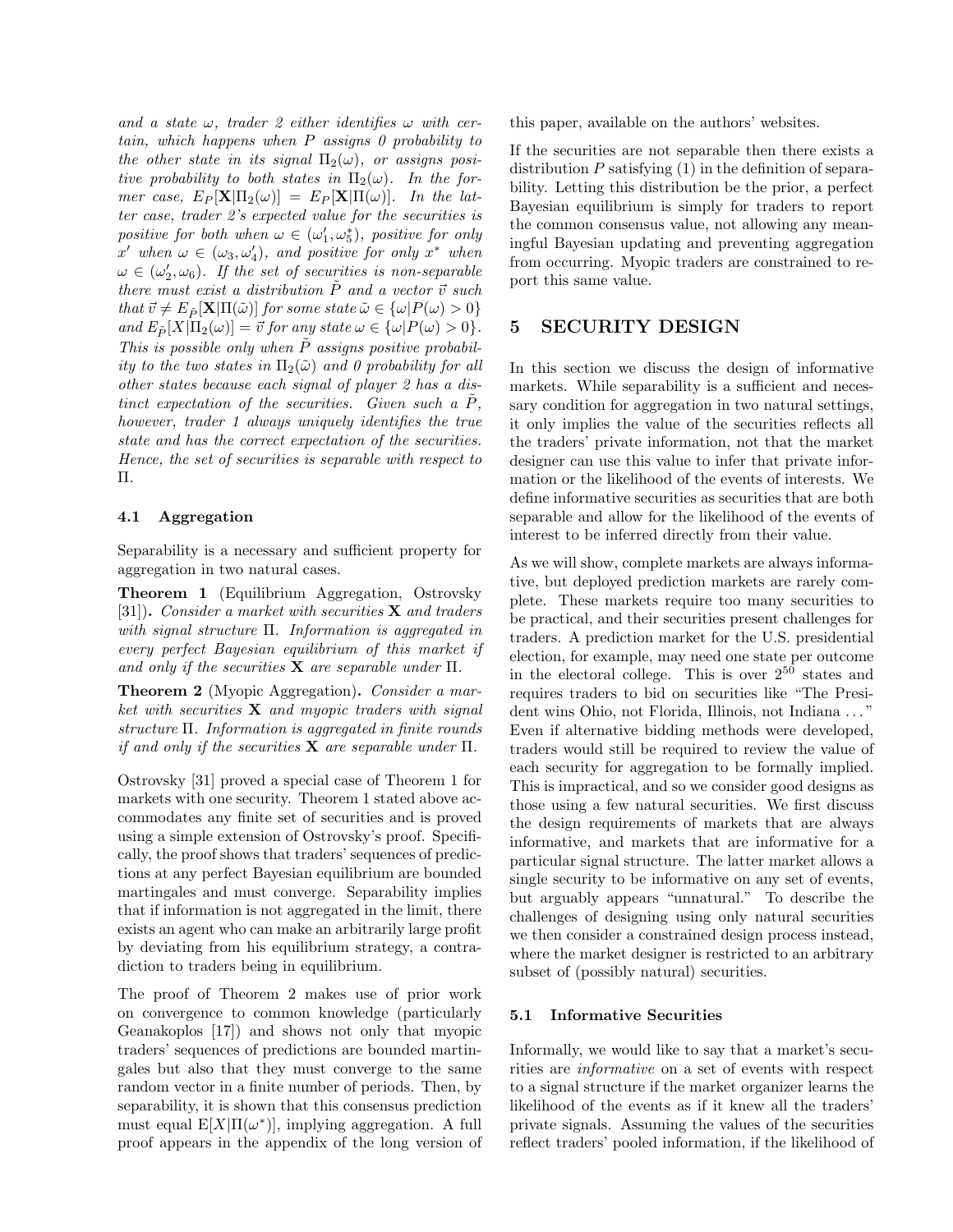the events is unambiguously implied from these values then functionally all the private signals are revealed. We call this latter property *distinguishability*.

**Definition 3** (Distinguishability). Let  $\Pi$  be a signal structure over states  $\Omega$  and  $P_{\text{join}(\Pi)}$  be the set of all probability distributions over  $\Omega$  that assign positive probability only to a subset of states in one element of join $(\Pi)$  (i.e., a trader's possible posteriors after aggregation). A set of securities **X** on  $\Omega$  distinguishes a set of events  $\mathcal E$  with respect to  $\Pi$  if and only if for any  $P, P' \in P_{\text{join}(\Pi)}, E_P[\mathbf{X}] = E_{P'}[\mathbf{X}]$  implies  $P(E) = P'(E), \forall E \in \mathcal{E}.$ 

Equivalently a set of securities distinguishes a set of events if there exists a function from the securities' values to the likelihood of the events. When a set of securities is both separable and distinguishable we describe it as informative.

Definition 4 (Informativeness). A set of securities X is informative on a set of events  $\mathcal E$  with respect to a signal structure  $\Pi$  if and only if  $X$  both distinguishes  $\mathcal E$  and is separable with respect to  $\Pi$ .

Informativeness is a strong condition. Even if securities are not informative it might be possible for a market designer to infer some information from the market, or for the market to be described as partially informative. Generalizing our framework to account for partial aggregation would be an interesting line of future work.

#### 5.2 Always Informative Securities

We first address the problem of designing a set of securities that is informative on a set of events with respect to any signal structure. We call such securities always informative. These securities may be of practical interest if the market designer is unsure of the traders' signal structure; using a set of always informative securities implies aggregation will occur no matter what the true signal structure is.

A market is said to be complete if by trading securities, agents can freely transfer wealth across states [27]. Rigorously, consider the set of securities that contains a constant payoff security plus all of the securities offered by a market. The market is complete if and only if this set includes  $|\Omega|$  linearly independent securities. The most common is a market with  $|\Omega|$  Arrow-Debreu securities, each associated with a different state of the world, taking value 1 on that state and 0 everywhere else. For an overview of complete markets, see Flood [15] or Mas-Colell et al. [27].

Complete markets are theoretically appealing because they allow traders to express any information about

their beliefs. We formalize this well-known idea in our framework in the following proposition.

**Proposition 1.** A market over state space  $\Omega$  with securities  $X$  is complete if and only if for all distinct probability distributions P and P' over  $\Omega$ ,  $E_P[\mathbf{X}] \neq$  $E_{P'}[\mathbf{X}]$ .

*Proof.* Let M be a matrix containing the payoffs of  $X$ , with one row for each outcome and one column for each security. The element at row  $i$  and column  $j$  of M takes value  $\mathbf{x}_i(\omega_i)$ . Consider a probability distribution P represented as a row vector so,  $PM = E_P[X]$ . The system of linear equations

$$
P'M = \mathcal{E}_P[\mathbf{X}] \qquad \sum_{\omega \in \Omega} P'(\omega) = 1
$$

has a unique solution  $P' = P$  if and only if the matrix  $M'$ , which is M augmented by a column of 1s to represent the summation constraint, has rank  $|Ω|$ .

If the market is complete,  $M'$  has this rank so any distinct probability distribution has distinct expectation.

Now assume  $E_P[\mathbf{X}] \neq E_{P'}[\mathbf{X}], \forall P \neq P'$ , and, for a contradiction, that the market is not complete. Then the system of equations has at least two solutions, one of which is the probability distribution  $P$  and a distinct solution Q, such that  $PM = QM = E_P[X]$ . Let U be the uniform distribution over  $\Omega$ . Then there exists  $c >$ 0 such that  $(1 - c)U + cQ$  is a probability distribution (since Q satisfies  $\sum_{\omega \in \Omega} Q(\omega) = 1$ ). Moreover, (1 –  $c)U + cP$  is also a probability distribution and

$$
((1-c)U + cP)M = ((1-c)U + cQ)M,
$$

contradicting  $E_P[\mathbf{X}] \neq E_{P'}[\mathbf{X}], \forall P \neq P'$ . Thus, the market must be complete. П

This expressiveness is a necessary and sufficient condition for the likelihood of every event to be inferred, and suggests an alternative characterization of complete markets as those markets that are always informative on every event.

**Theorem 3.** A market is always informative on every event E with respect to every signal structure  $\Pi$  if and only if it is complete.

*Proof.* Distinguishing every event  $E$  is equivalent to distinguishing each state of the world  $\omega \in \Omega$ ; the latter are also events and so must be distinguished, and if each is distinguished then the likelihood of any event can be inferred. Proposition 1 shows that completeness is a necessary and sufficient condition for distinguishing each state of the world.

It remains to show that complete markets are also separable with respect to any signal structure Π. Assume,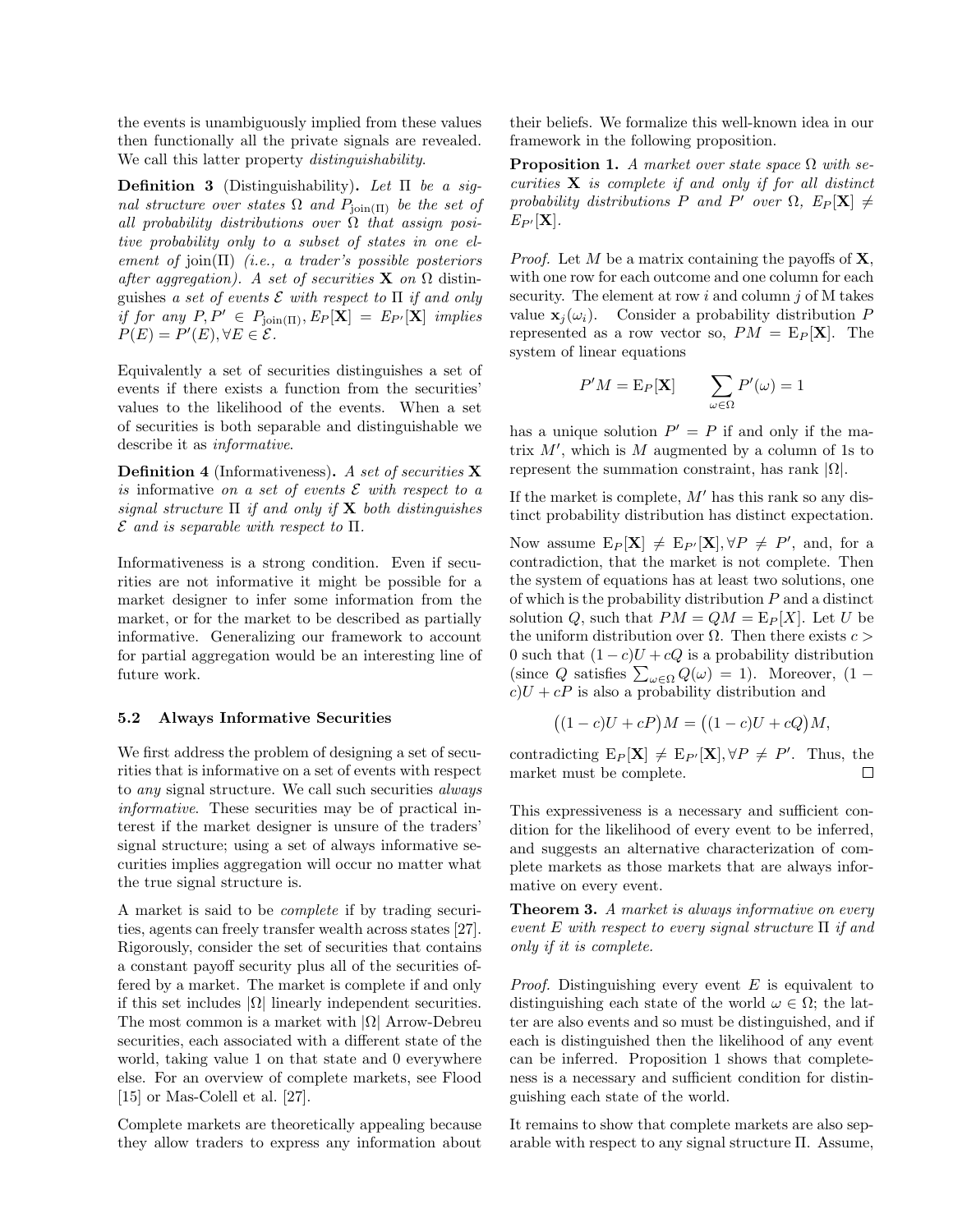for a contradiction, there exists a signal structure Π and a complete market with securities  $X$  such that  $X$ is non-separable with respect to  $\Pi$ . Since **X** is nonseparable there must exist distinct probability distributions P and P' over  $\Omega$  such that  $E_P[\mathbf{X}] = E_{P'}[\mathbf{X}];$ but by Proposition 1, in a complete market this equality only holds if  $P = P'$ , a contradiction. So complete markets are separable with respect to any signal structure and always distinguish every event, implying they are always informative on every event. □

Complete markets are often impractical, but rarely is every event of interest. Even if a single event is of interest, however, as many securities as almost half the states in the market may be required to create an always informative market. We let  $\overline{E}$  denote the complement of E.

Theorem 4. Any market that is always informative on an event E must have at least  $\min(|E|, |E|) - 1$ linearly independent securities.

*Proof.* Let  $X$  be a set of securities, fewer than  $\min(|E|, |\overline{E}|) - 1$  of which are linearly independent, and assume, for a contradiction, that  $X$  is always informative on  $E$ . Restricting attention to states in  $E$ , the argument from Proposition 1 implies this market has too few securities to distinguish every probability distribution over  $E$  and there exist probability distributions  $P_E$  and  $P'_E$  such that  $E_{P_E}[\mathbf{X}] = E_{P'_E}[\mathbf{X}]$ . Let the difference between these distributions be the vector  $\Delta_E = P_E - P'_E$ , and define vectors  $\Delta_E^+$  and  $\Delta_E^-$  such that  $\Delta_E^+(\omega) = \max(0, \Delta_E(\omega))$  and  $\Delta_E^-(\omega) =$  $\min(0, \Delta_E(\omega))$ . Since  $\Delta_E$  is the difference of two probability distributions with the same expected value,

$$
\sum_{\omega \in E} \frac{\Delta_E^+(\omega)}{||\Delta_E^+||_1} \mathbf{X}(\omega) = \sum_{\omega \in E} \frac{-\Delta_E^-(\omega)}{||\Delta_E^-||_1} \mathbf{X}(\omega). \tag{2}
$$

That is,  $\frac{\Delta_E^+(\omega)}{\mu_A + \mu}$  $\frac{\Delta_E^+(\omega)}{||\Delta_E^+||_1}$  and  $\frac{-\Delta_E^-(\omega)}{||\Delta_E^-||_1}$  $\frac{-\Delta_E(\omega)}{\|\Delta_E^-\|_1}$  are disjoint probability distributions over states in  $E$  with the same expected value, and the same argument can be made, mutatis mutandi for two such probability distributions over states in E. Let these distributions over E be  $Q_E$  and  $Q^\prime_E$ , and the ones over  $\bar{E}$  be  $Q_{\bar{E}}$  and  $Q^\prime_{\bar{E}}$ . Although we have been referring to these as distributions over  $E$  and  $E$  we consider them to be distributions over  $\Omega$  that assign zero probability to all states not previously included in the distributions, and we will use these names to stand for both these distributions and the states they assign positive probability to to reduce notation.

Now suppose there are two traders with signal struc-

ture

$$
\begin{aligned} \Pi_1 &= \{\{Q_E, Q_{\bar{E}}\}, \{Q'_E, Q'_{\bar{E}}\}\} \\ \Pi_2 &= \{\{Q_E, Q'_{\bar{E}}\}, \{Q'_E, Q_{\bar{E}}\}\} \end{aligned}
$$

and prior

$$
P_0 = \frac{Q_E + Q'_E + Q_{\bar{E}} + Q'_{\bar{E}}}{4}.
$$

Each trader's expectation conditional on any signal is the same since  $E_{Q_E}[\mathbf{X}] = E_{Q'_E}[\mathbf{X}]$  and  $E_{Q_{\bar{E}}}[\mathbf{X}] =$  $\mathrm{E}_{Q'_{\vec{E}}}[\mathbf{X}]$  and each signal contains one distribution over states in  $E$  and another over states in  $E$ . But the join of the signal structure is  $\{\{Q_E\}, \{Q'_E\}, \{Q_{\bar{E}}\}, \{Q'_{\bar{E}}\}\},\$ and if **X** is separable with respect to  $\Pi$  the expectation conditional on any such element must also, then, be the same. This implies  $E_{Q_E}[\mathbf{X}] = E_{Q_{\bar{E}}}[\mathbf{X}]$ , but by construction  $Q_E(E) \neq Q_{\overline{E}}(E)$ , so if **X** is separable with respect to  $\Pi$  it does not distinguish E, contradicting our assumption that  $X$  is always informative on E. □

This result demonstrates the need for a market designer to allow traders to express information it finds uninteresting. It also suggests that, in practice, few markets are acquiring all of their participants' information. This is unsurprising, but we think better designs will extract more information, and that this result shows knowledge of or assumptions about the traders' signal structure may be necessary to inform those designs.

#### 5.3 Fixed Signal Structures

If the join of the traders' signal structure is known and has singleton sets for its elements, then there exists a single security that is informative on every event.

**Theorem 5.** For any signal structure  $\Pi$  such that  $\chi$ <sub>i</sub>oin(Π) consists only of singleton sets there exists a security  $x$  that is informative on every event  $E$  with respect to Π.

The proof uses a result from Ostrovsky [31].

**Theorem 6** (Ostrovsky [31]). Let  $\Pi$  be a signal structure such that  $\text{join}(\Pi)$  consists of singleton sets of states, and let x be a security that can be expressed as  $x(\omega) = \sum_i f(\Pi_i(\omega))$  for an arbitrary function f mapping signals to reals. Then x is separable under  $\Pi$ .

Proof of Theorem 5. To construct the security, first assign a unique identifier  $s_0, s_1, s_2, \ldots$  to every signal of every trader, and define  $f(s_j) = 10^j$  for all j. Let  $S_{\omega}$  denote the set of indices of the identifiers corresponding to the signals of each trader for state  $\omega$ , i.e, corresponding to  $\Pi_i(\omega)$  for each trader *i*. The security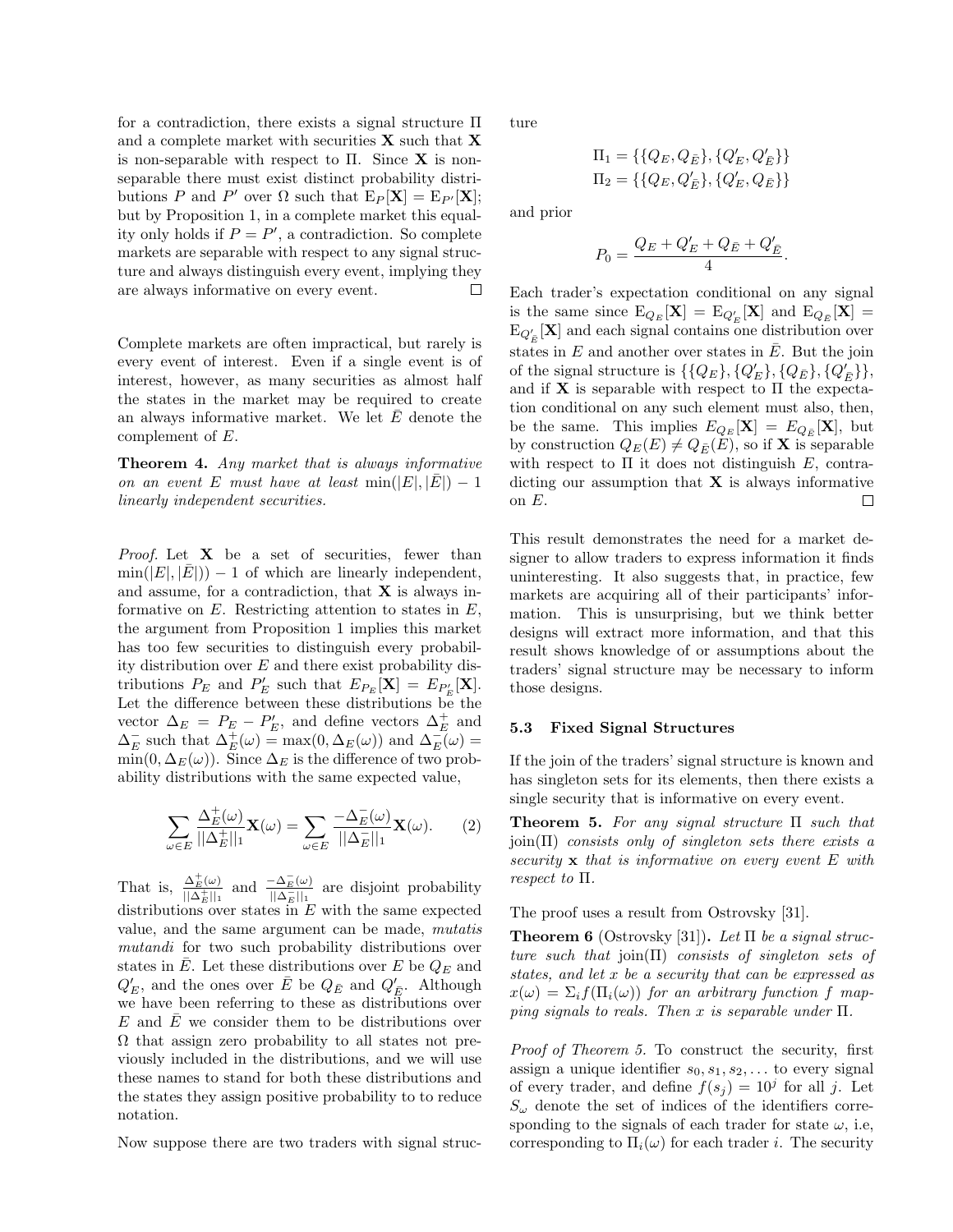$x(\omega) = \sum_{j \in S_{\omega}} f(s_j)$  is separable by Theorem 6. Additionally, the sum  $\Sigma_{j\in J} f(s_j)$  for any  $J \subset \{0, 1, 2, \ldots\}$  is unique, and each state  $\omega$  has a unique associated set of signals since we assumed the join consists of singletons. This implies the value of the security for each element of the join is unique, so the security also distinguishes every event. П

The assumption that the join of traders' signal structure consists only of singleton sets is not without loss of generality. If the signal structure is known, however, the market designer can treat elements of the join as states of the world, identify the correct element of the join by running the market with a single security, then apply the prior to that element to learn the likelihood of each state as if he knew all the traders' private signals. If the prior is unknown this distribution can also be solicited from any single trader using a scoring rule.

### 5.4 Constrained Design

A single security acting as a summary statistic for an entire market is unlikely to be considered natural by any criterion. Real markets, like those on Intrade, use multiple securities. Instead of imposing our own definition of natural, in this section we consider adding a design constraint that the market's securities must be picked from a predefined set. The market designer is then challenged to find the fewest securities from this set that are informative on the events of interest with respect to the given signal structure. We call this the INFORMATIVE SET optimization problem. If the set of predefined securities is empty or has no informative subset then the problem is simply infeasible, so we assume there exists at least one such subset.

Demonstrating INFORMATIVE SET is hard would not be very interesting if exotic and unnatural securities were required for the proof. One commonly used class of securities are event securities which pay \$1 if an event occurs and \$0 otherwise. The corresponding optimization problem is INFORMATIVE EVENT SET, a restriction of INFORMATIVE SET, and even solving this restricted version of the problem is NP-hard.

Theorem 7. INFORMATIVE EVENT SET is NP-hard.

This immediately implies that the more general in-FORMATIVE SET problem is also hard.

Corollary 1. INFORMATIVE SET is NP-hard.

The proof appears in the appendix and demonstrates a one-to-one correspondence between set cover instances and a minimal informative set of securities for a single fully informed trader.

The complexity of these problems suggests that while knowledge of the traders' signal structure allows for

better designs, a perfect design will be intractable to compute or require additional assumptions about the relationship between traders' signal structure and the set of possible securities. Practically we can only ever hope to offer better (but not perfect) designs that extract more information from traders than current markets do. These results confirm we will always have to settle for some degree of error in our designs even if the traders' signal structure could be perfectly observed.

### 6 CONCLUSION

We developed a formal framework for the design of informative prediction markets. These markets reveal the posterior probabilities of a set of events of interest as accurately as if the traders had directly revealed their information, a commonly cited goal of prediction markets. These markets require that traders have an incentive to be accurate, that they can aggregate their information, and that the market designer can use this information to infer the likelihood of the events of interest.

Ideally informative markets would use a few natural securities. Complete markets, usually too large to be used in practice, are, however, the only markets to always be informative, regardless of the traders' signal structure. When the signal structure is known, a single security can be informative, but this security may appear strange and unintuitive to traders. Finding the smallest informative set of natural securities is computationally hard in general.

Real-world prediction markets do typically offer small numbers of simple and natural securities, and have been shown to aggregate information effectively in practice. This is not in contrast to our results, which only consider whether a market reveals all of the traders' private information. Our results demonstrate, however, the importance of security design and suggest that better designs that extract more of the traders' information are possible.

We hope this paper will allow future research on partial aggregation, like that which occurs in practice. Future work might also consider the effect of alternative communication channels outside the market's securities, like comments on Intrade, that allow traders to explain the reasoning behind their predictions. The development of this line of research is crucial to understanding why prediction markets work and how to make them work better.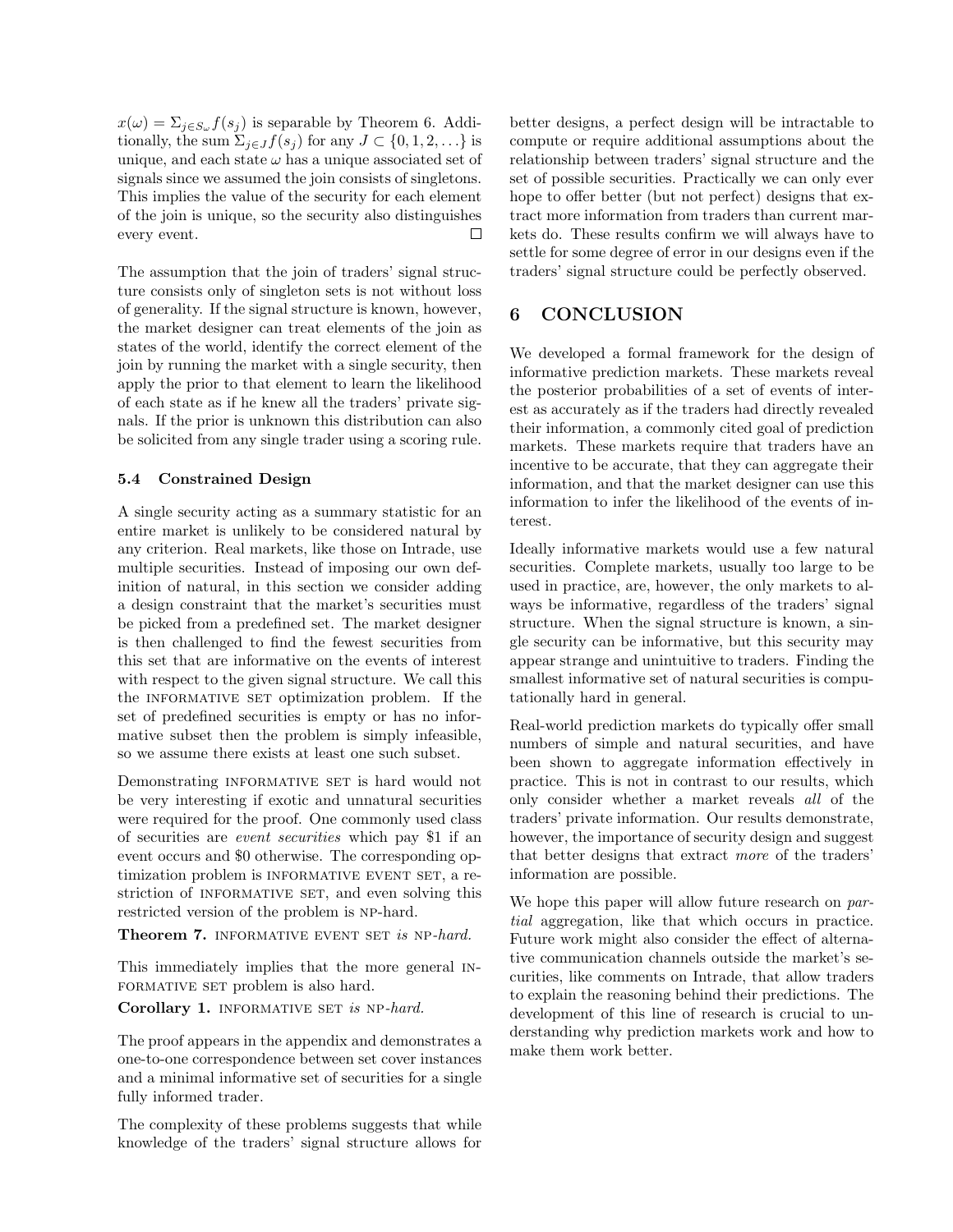### References

- [1] J. Abernethy and R. Frongillo. A collaborative mechanism for crowdsourcing prediction problems. In Neural Information Processing Systems, 2011.
- [2] J. Abernethy and R. Frongillo. A characterization of scoring rules for linear properties. In Proceedings of the 25th Conference on Learning Theory, 2012.
- [3] J. Abernethy, Y. Chen, and J. W. Vaughan. An optimization-based framework for automated market-making. In Proceedings of the Twelfth ACM Conference on Electronic Commerce, 2011.
- [4] B. Allen. Strict rational expectation equilibria with diffuseness. Journal of Economic Theory, 27 (1):20–46, 1982.
- [5] R. J. Aumann. Agreeing to disagree. The Annals of Statistics, 4(6):1236–1239, 1976.
- [6] J. E. Berg, R. Forsythe, F. D. Nelson, and T. A. Rietz. Results from a dozen years of election futures markets research. In C. A. Plott and V. Smith, editors, Handbook of Experimental Economic Results. 2001.
- [7] G. Brier. Verification of forecasts expressed in terms of probability. Monthly Weather Review, 78(1):1–3, 1950.
- [8] Y. Chen and J. W. Vaughan. A new understanding of prediction markets via no-regret learning. In Proceedings of the Eleventh ACM Conference on Electronic Commerce, 2010.
- [9] Y. Chen, L. Fortnow, N. Lambert, D. M. Pennock, and J. Wortman. Complexity of combinatorial market makers. In Proceedings of the Nineth ACM Conference on Electronic Commerce, 2008.
- [10] Y. Chen, S. Dimitrov, R. Sami, D. M. Reeves, D. M. Pennock, R. D. Hanson, L. Fortnow, and R. Gonen. Gaming prediction markets: Equilibrium strategies with a market maker. Algorithmica, 58(4):930–969, 2010.
- [11] B. Cowgill, J. Wolfers, and E. Zitzewitz. Using prediction markets to track information flows: Evidence from Google. Working paper, 2008.
- [12] P. DeMarzo and C. Skiadas. Aggregation, determinacy, and informational efficiency. Journal of Economic Theory, 80:123–152, 1998.
- [13] P. DeMarzo and C. Skiadas. On the uniqueness of fully informative rational expectations equilibria. Economic Theory, 13:1–24, 1999.
- [14] J. Feigenbaum, L. Fortnow, D. M. Pennock, and R. Sami. Computation in a distributed information market. Theoretical Computer Science, 343  $(1-2):114-132, 2005.$
- [15] M. D. Flood. An introduction to complete markets. The Federal Reserve Bank of St. Louis Review, 1991.
- [16] P. H. Garthwaite, J. B. Kadane, and A. O'Hagan. Statistical methods for eliciting probability distributions. Journal of the American Statistical Association, 100:680–701, 2005.
- [17] J. D. Geanakoplos. Common knowledge. In R. Aumann and S. Hart, editors, Handbook of Game Theory, volume 2, pages 1437–1496. North Holland, 1994.
- [18] J. D. Geanakoplos and H. M. Polemarchakis. We can't disagree forever. Journal of Economic Theory, 28(1):192–200, 1982.
- [19] T. Gneiting and A. Raftery. Strictly proper scoring rules, prediction, and estimation. Journal of the American Statistical Association, 102(477): 359–378, 2007.
- [20] J. Gonzálex-Díaz and M. A. Meléndez-Jiménez. On the notion of perfect bayesian equilibrium. TOP, November 2011.
- [21] S. J. Grossman. An introduction to the theory of rational expectations under asymmetric information. Review of Economic Studies, 48(4):541–559, 1981.
- [22] R. Hanson. Combinatorial information market design. Information Systems Frontiers, 5(1):105– 119, 2003.
- [23] R. Hanson. Logarithmic market scoring rules for modular combinatorial information aggregation. Journal of Prediction Markets, 1(1):3–15, 2007.
- [24] K. Iyer, R. Johari, and C. C. Moallemi. Information aggregation in smooth markets. In Proceedings of the Eleventh ACM Conference on Electronic Commerce, pages 199–205, 2010.
- [25] A. S. Kyle. Continuous auctions and insider trading. Econometrica, 53(6):1315–1336, 1985.
- [26] N. Lambert. Elicitation and evaluation of statistical forecasts. Working Paper, 2011.
- [27] A. Mas-Colell, M. D. Whinston, and J. R. Green. Microeconomics Theory. Oxford University Press, New York, NY, USA, 1995.
- [28] R. D. McKelvey and T. Page. Common knowledge, consensus, and aggregate information. Econometrica, 54(1):109–127, 1986.
- [29] L. T. Nielsen. Common knowledge, communication and convergence of beliefs. Mathematical Social Sciences, 8:1–14, 1984.
- [30] L. T. Nielsen, A. Brandenburger, J. Geanakoplos, R. McKelvey, and T. Page. Common knowledge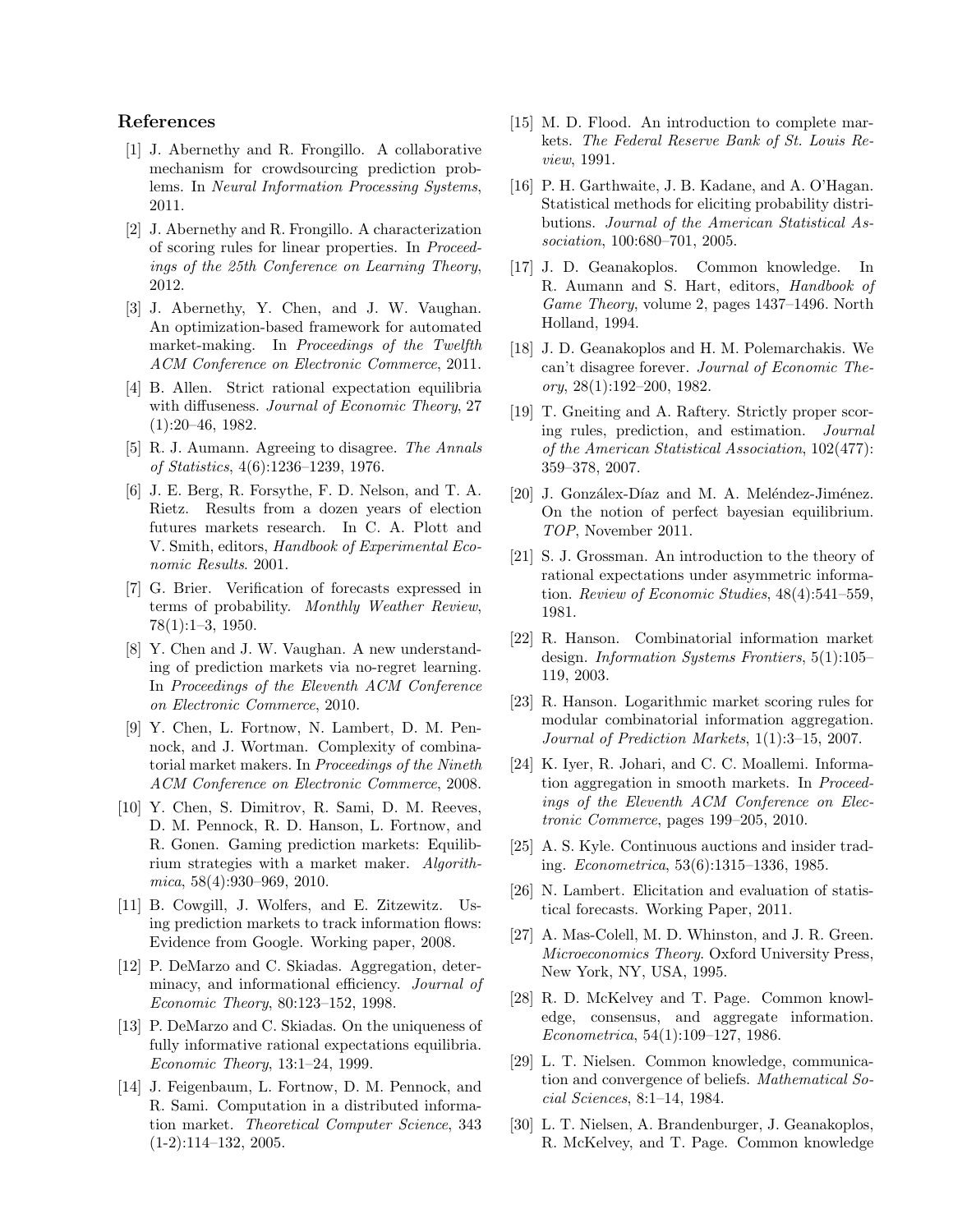of an aggregate of expectations. Econometrica, 58 (5):1235–1238, 1990.

- [31] M. Ostrovsky. Information aggregation in dynamic markets with strategic traders. *Economet*rica, 2012. To Appear.
- [32] D. M. Pennock and M. P. Wellman. Representing aggregate belief through the competitive equilibrium of a securities market. In Proceedings of the Thirteenth Conference on Uncertainty in Artificial Intelligence, 1997.
- [33] D. M. Pennock and M. P. Wellman. Compact securities markets for pareto optimal reallocation of risk. In Proceedings of the Sixteenth Conference on Uncertainty in Artificial Intelligence, 2000.
- [34] D. M. Pennock, S. Lawrence, C. L. Giles, and F. A. Nielsen. The real power of artificial markets. Science, 291:987–988, 2002.
- [35] C. R. Plott and S. Sunder. Efficiency of experimental security markets with insider information: An application of rational expectations models. Journal of Political Economy, 90(4):663–98, 1982.
- [36] C. R. Plott and S. Sunder. Rational expectations and the aggregation of diverse information in laboratory security markets. Econometrica, 56(5): 1085–1118, 1988.
- [37] C. R. Plott, J. Wit, and W. C. Yang. Parimutuel betting markets as information aggregation devices: Experimental results. Technical Report Social Science Working Paper 986, California Institute of Technology, Apr. 1997.
- [38] P. M. Polgreen, F. D. Nelson, and G. R. Neumann. Using prediction markets to forecast trends in infectious diseases. Clinical Infectious Diseases, 44(2):272–279, 2007.
- [39] R. Radner. Rational expectations equilibrium: Generic existence and the information revealed by prices. Econometrica, 47(3):655–678, 1979.
- [40] L. J. Savage. Elicitation of personal probabilities and expectations. Journal of the American Statistical Association, 66(336):783–801, 1971.
- [41] L. Shapley and M. Shubik. Trading using one commodity as a means of payment. Journal of Political Economy, 85:937–968, 1977.
- [42] M. Spann and B. Skiera. Internet-based virtual stock markets for business forecasting. Management Science, 49(10):1310–1326, 2003.
- [43] J. Wolfers and E. Zitzewitz. Interpreting prediction market prices as probabilities. Technical report, NBER Working Paper No. 10359, 2005.
- [44] L. Xia and D. M. Pennock. An efficient montecarlo algorithm for pricing combinatorial prediction markets for tournaments. In Proceedings of

the 22nd International Joint Conference on Artificial Intelligence, 2011.

## Appendix

### A. Proof of Theorem 2

**Theorem 2** (Myopic Aggregation). Consider a market with securities  $X$  and myopic traders with signal structure Π. Information is aggregated in finite rounds if and only if the securities **X** are separable under  $\Pi$ .

Proof. The necessity of separability holds trivially given the definition of separability. Here we prove the sufficiency of separability in three steps. First, in Step 1, we describe the evolution of the partitions of all of the traders and of an outside observer who knows the prior and initial partitions of all traders and observes all predictions in the market. In Step 2, we prove that the sequences of predictions of every trader converge to the same random vector. The proof in the first two steps is analogous to that of the convergence to common knowledge theorem in Nielsen [29] and Geanakoplos [17]. Step 3 invokes the definition of separability to show that the predictions of all traders converge to the expectation of  $X$  conditioned on the join  $\Pi$  for any realized state, and so information is aggregated.

**Step 1** Let  $P$  be a prior probability distribution over  $\Omega$ . In our model, every trader knows the prior P and the partition  $\Pi_i$  of each trader *i*. In addition, trader *i* observes a private signal of  $\Pi_i(\omega)$  when the true state is  $\omega$ . In this proof, we consider a hypothetical outside observer, who knows the prior  $P$  and the partitions of all traders but does not have any private signal himself, and observes all predictions in the market. In this step, we describe how the partitions of this outside observer and each trader change over time.

Let  $\Pi_{i,t}$  be the partition of trader i at time t, before the tth report is made in the market, with  $\Pi_{i,1}$  =  $\Pi_i$ , and let  $k_t = ((t-1) \mod n) + 1$  be the index of the trader who trades at time t. Let  $F_t$  be the partition of the outside observer after observing the first t predictions. At the beginning of the market,  $F_0$ only has one element, which contains all states that P assigns positive probability to.

At time step 1, trader  $k_1$  makes a prediction. Because all traders are myopic, trader  $k_1$  would predict

$$
E_P[\mathbf{X}|\Pi_{k_1,1}(\omega)] = \frac{\sum_{\omega' \in \Pi_{k_1,1}(\omega)} P(\omega')\mathbf{X}(\omega')}{\sum_{\omega' \in \Pi_{k_1,1}(\omega)} P(\omega')}
$$

when the true state is  $\omega$ . However, because the true state is not known and is drawn according to  $P$ , the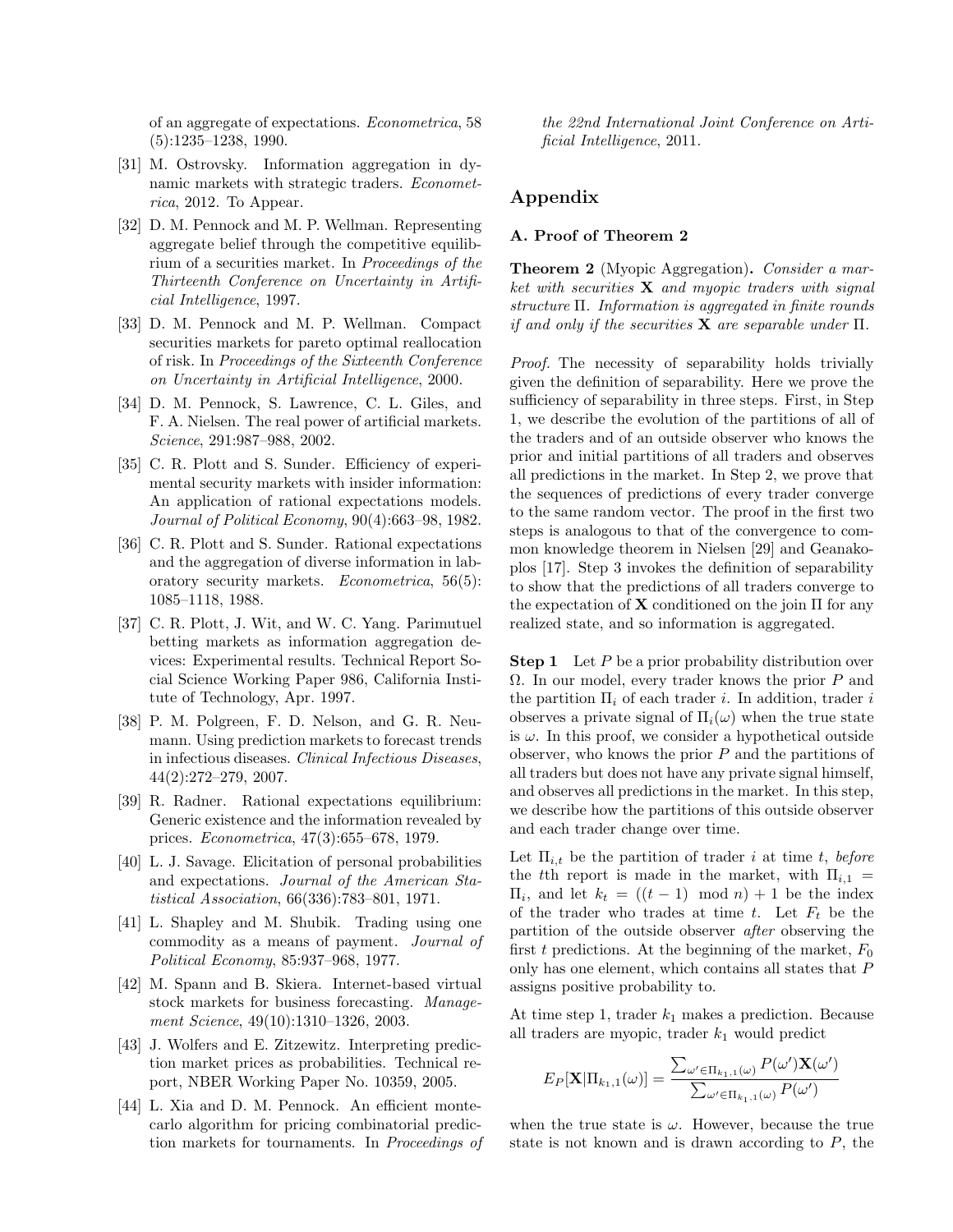prediction of trader  $k_1$  can be represented by a random vector  $\mathbf{Z}_1 = E_P[\mathbf{X} | \Pi_{k_1,1}]$  where, following Geanakoplos [17], we use  $E_P[\mathbf{X} | \Pi_{k_1,1}]$  to denote the expectation of X conditioned on the sigma algebra generated by partition  $\Pi_{k_1,1}$ . In other words,  $\mathbf{Z}_1$  is a random vector such that  $\mathbf{Z}_1(\omega) = E_P[\mathbf{X} | \Pi_{k_1,1}(\omega)]$  for all  $\omega$ .

After observing  $\mathbf{Z}_1$ , the outside observer forms a partition  $F_1$ . Formally,  $F_1$  is the coarsest partition that the random vector  $\mathbf{Z}_1$  is measurable with respect to. Let  $\mathbf{Z}_1^{-1}(\mathbf{v}) = {\omega' : \mathbf{Z}_1(\omega') = \mathbf{v}}$  be the set of states where  $\mathbf{Z}_1$  has the same value v. Then,

$$
F_1(\omega) = \mathbf{Z}_1^{-1}(\mathbf{Z}_1(\omega)).
$$

It is easy to verify that  $E_P[\mathbf{X}|F_1] = \mathbf{Z}_1$ . Intuitively, the outside observer can exclude those states that could not possibly have led to the observed prediction  $\mathbf{Z}_1(\omega)$  for all  $\omega$ . Thus,  $F_1$  is a refinement of (no coarser than)  $F_0$ . Since every trader observes the same prediction as the outside observer, they can refine their own partition in the same way and hence

$$
\Pi_{i,2} = \text{join}(\Pi_{i,1}, F_1) = \text{join}(\Pi_i, F_1)
$$

for all i.

At time step 2, the process continues in a similar fashion. We now define this process for general  $t$ . Let  $\mathbf{Z}_t = E_P[\mathbf{X} | \Pi_{k_t,t}]$  be the prediction made by trader  $k_t$ at time  $t$  in the market, with

$$
\mathbf{Z}_{t}(\omega) = \frac{\sum_{\omega' \in \Pi_{k_t, t}(\omega)} P(\omega') \mathbf{X}(\omega')}{\sum_{\omega' \in \Pi_{k_t, t}(\omega)} P(\omega')}.
$$

After observing the history of predictions  $\mathbf{Z}_1, \ldots, \mathbf{Z}_t$ , the outside observer forms a partition  $F_t$ , which is the coarsest partition that the random vectors  $\mathbf{Z}_1, \ldots, \mathbf{Z}_t$ are measurable with respect to. That is,

$$
F_t(\omega) = \mathbf{Z}_1^{-1}(\mathbf{Z}_1(\omega)) \cap \mathbf{Z}_2^{-1}(\mathbf{Z}_2(\omega)) \cap \cdots \cap \mathbf{Z}_t^{-1}(\mathbf{Z}_t(\omega))
$$

for all  $\omega$ , where  $\mathbf{Z}_{t'}^{-1}(\mathbf{v}) = {\omega' : \mathbf{Z}_{t'}(\omega') = \mathbf{v}}$ . The definition of  $F_t$  ensures that

$$
E_P[\mathbf{X}|F_t] = \mathbf{Z}_t,\tag{3}
$$

and  $F_t$  is no coarser than  $F_{\tau}$  for all  $\tau < t$ . Each trader uses  $F_t$  to refine its own partition. Hence,

$$
\Pi_{i,t+1} = \text{join}(\Pi_i, F_t) \tag{4}
$$

for all i and  $t \geq 1$ . It is easy to see that  $\Pi_{i,t}$  is no coarser than  $\Pi_{i,\tau}$  and  $F_{\tau}$  for all i and  $\tau < t$ .

Step 2 Because  $\Omega$  is finite, the outside observer's partition can only be refined by finite times. Hence, there exists a finite time step  $T$ , such that

$$
F_t = F_T \tag{5}
$$

for all  $t > T$ .

In what follows, we use the subscript  $t$  to denote time steps, and the subscript  $r$  to denote rounds, where one round consists of an action by every trader. For each trader i, let  $Y_{i,r} = Z_{(r-1)n+i}$  be its prediction in round r and  $G_{i,r} = \prod_{i,(r-1)n+i}$  be its corresponding partition at the time.

Let  $R$  be the round after the round in which time step T occurs, so that partition of the outside observer won't change in round  $R$  and later. According to Equation 4,

$$
G_{i,r} = G_{i,R}
$$

for all  $r \geq R$ . This means that for each trader,

$$
Y_{i,r} = E_P[\mathbf{X}|G_{i,r}] = E_P[\mathbf{X}|G_{i,R}] = Y_{i,R}
$$

for all  $r > R$ . The predictions of each trader converge at round R.

Next, we will show that  $Y_{i,R} = Y_{j,R}$  for all i and j. Let  $F_{i,r} = F_{(r-1)n+i}$  be the outside observer's partition after seeing trader  $i$ 's prediction in round  $r$ . According to Equation 3, we know  $\mathbf{Y}_{i,r} = E_P[\mathbf{X}|F_{i,r}]$ . For any  $r \geq R$ ,  $F_{i,r} = F_T$ . Hence,

$$
\mathbf{Y}_{i,r} = E_P[\mathbf{X}|F_T]
$$

for all i and  $r \geq R$ . Thus, the predictions of each trader converge to the same random vector, which equals the outside observer's expected value of the securities.

Step 3 Suppose the true state of the world is  $\omega^*$ . We let  $P^*$  be the posterior probability distribution of the outside observer after convergence when the true state of the world is  $\omega^*$ . That is,

$$
P^*(\omega) = \frac{P(\omega)}{\sum_{\omega' \in F_T(\omega^*)} P(\omega')}
$$

for any  $\omega \in F_T(\omega^*)$  and  $P^*(\omega) = 0$  for any  $\omega \notin$  $F_T(\omega^*)$ . This allows us to derive for any i

$$
E_{P^*}[\mathbf{X}|\Pi_i(\omega^*)] = \frac{\sum_{\omega \in \Pi_i(\omega^*)} P^*(\omega) \mathbf{X}(\omega)}{\sum_{\omega \in \Pi_i(\omega^*)} P^*(\omega)}
$$
  
= 
$$
\frac{\sum_{\omega \in \Pi_i(\omega^*) \cap F_T(\omega^*)} P(\omega) \mathbf{X}(\omega)}{\sum_{\omega \in \Pi_i(\omega^*) \cap F_T(\omega^*)} P(\omega)}
$$
  
= 
$$
\frac{\sum_{\omega \in \Pi_{i,T}(\omega^*)} P(\omega) \mathbf{X}(\omega)}{\sum_{\omega \in \Pi_{i,T}(\omega^*)} P(\omega)}
$$
  
= 
$$
\mathbf{Y}_{i,R}(\omega^*).
$$

Combining the above with the result in Step 2, we have  $E_{P^*}[\mathbf{X}|\Pi_i(\omega^*)] = E_{P^*}[\mathbf{X}|\Pi_j(\omega^*)]$  for any i and j. Call this common vector **v**. If  $X$  is separable, the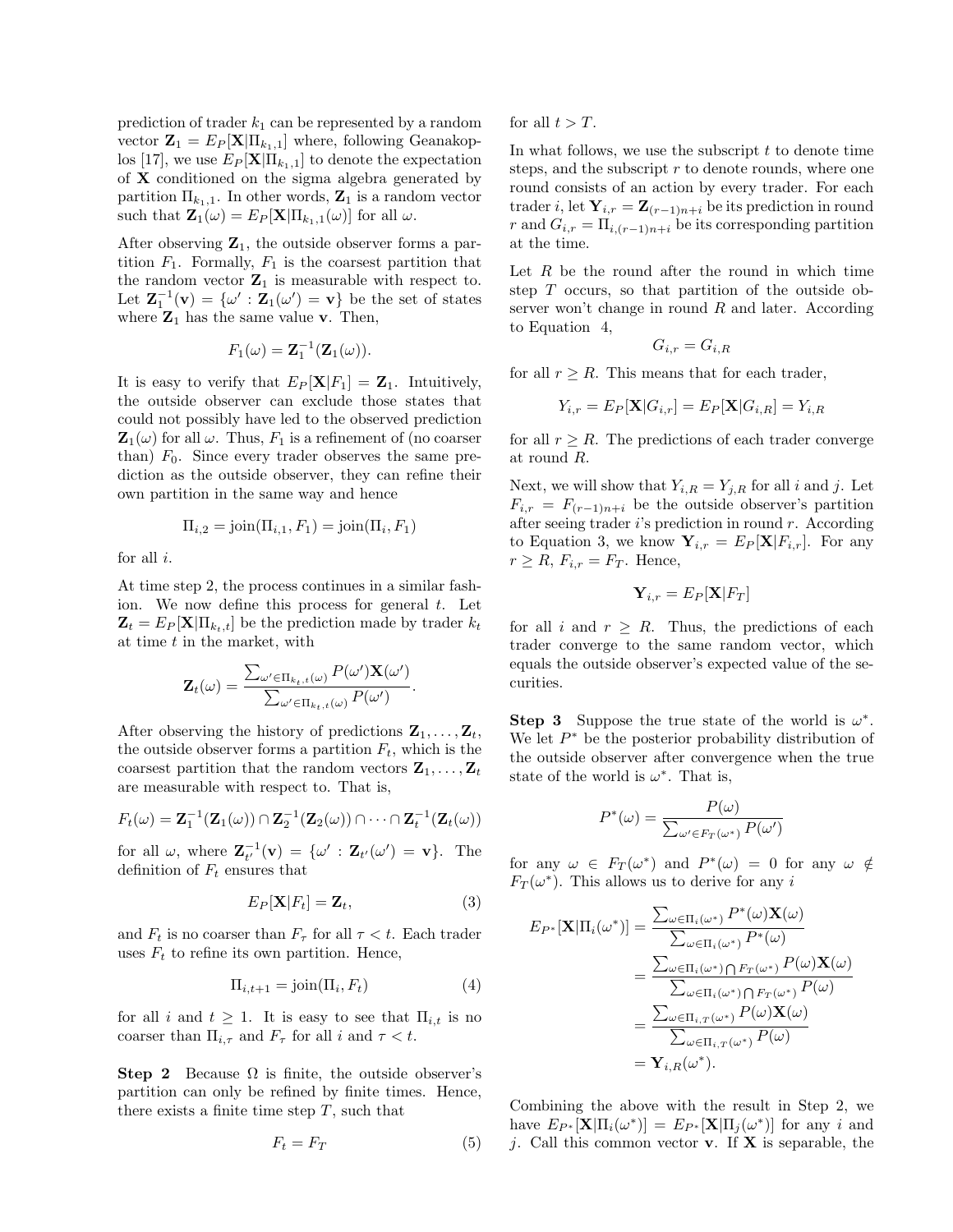definition of separability implies that  $E_{P^*}[\mathbf{X} | \Pi(\omega^*)] =$ **v** too. Because  $\Pi$  is a refinement of any  $\Pi_{i,R}$ , which is a refinement of  $F_T$ ,  $\Pi$  is also a refinement of  $F_T$ . It's easy to see that  $E_{P^*}[\mathbf{X}|\Pi(\omega^*)] = E_P[\mathbf{X}|\Pi(\omega^*)].$ We can conclude that if **X** is separable,  $Y_{i,R}(\omega^*)$  =  $\mathbf{Y}_{j,R}(\omega^*) = E_P[\mathbf{X}|\Pi(\omega^*)]$  for all i and j, and so the reports of all traders converge to  $E_P[\mathbf{X}|\Pi(\omega^*)]$  and information is aggregated.  $\Box$ 

#### B. Proof of Theorem 7

Theorem 7. INFORMATIVE EVENT SET is NP-hard.

Proof. We consider a reduction from the optimization version of the SET COVER problem. This NP-hard problem takes as input a set  $U$ , the universe, and a set of sets S, and must output the smallest subset  $S^* \subseteq S$ that covers  $U$ . We will show that solving INFORMAtive event set also allows arbitrary instances of set cover to be solved, implying informative event SET is also NP-hard.

Let  $U = \{u_1, u_2, \dots, u_k\}$  and  $S = \{S_1, S_2, \dots, S_\ell\}$  be a SET COVER instance. We construct an instance of INFORMATIVE EVENT SET in which  $\Omega$  contains two states, denoted  $\omega_i$  and  $\omega'_i$ , for every element  $u_i \in U$ , and an "overflow" state  $\bar{\omega}$ . The events of interest  $\mathcal E$ are each state  $\omega_i$  for  $i \in \{1, \dots, k\}$ , and the overflow state  $\bar{\omega}$ .

Let the signal structure  $\Pi$  be one partition of singleton sets, representing a single, fully informed trader. Note that any set of securities is separable with a fully informed trader.

Conceptually, we define two types of securities. First, we define *state securities*  $\mathbf{x}_i^u$  for each  $i \in \{1, \dots, k\},\$ where  $\mathbf{x}_i^u(\omega_i) = \mathbf{x}_i^u(\omega_i') = 1$ , and  $\mathbf{x}_i^u(\omega) = 0$  for all other states  $\omega$ . Intuitively, these securities take value 1 if and only if the outcome is one of the two states corresponding to the ith element of U.

Second, we define set securities  $\mathbf{x}_j^s$  for each  $j \in$  $\{1, \dots, \ell\}$ , where  $\mathbf{x}_j^s(\omega_i) = 1$  if  $u_i \in \check{S}_j$  and  $\mathbf{x}_j^s(\omega) = 0$ for all other states  $\omega$ . These securities are in a oneto-one correspondence with sets from the SET COVER instance. The security corresponding to a particular set is one if and only if the outcome is an  $\omega_i$  type state (as opposed to an  $\omega'_i$  type state) corresponding to an element in the set. An example reduction is graphically represented in Figure 1.

Given these securities, we can precisely characterize any minimal set that is informative on  $\mathcal{E}$ . In particular, we claim that any such set must include every state security and a set of set securities corresponding to a minimal set cover of  $U$ , and that any set of securities satisfying these properties is a minimal informative set.

| $U = \{1\; 2\; 3\; 4\; 5\}$<br>$S = \{\{1\ 3\}, \{1\ 3\ 4\}, \{2\ 4\}, \{2\ 3\}, \{5\}\}\$<br>$\Omega = \{1\ 2\ 3\ 4\ 5\ 1'\ 2'\ 3'\ 4'\ 5'\ \bar{\omega}\}\$<br>$\mathcal{E} = \{\{1\}, \{2\}, \{3\}, \{4\}, \{5\}, \{\bar{\omega}\}\}\$ |                  |                  |                  |                |   |                      |  |  |
|-------------------------------------------------------------------------------------------------------------------------------------------------------------------------------------------------------------------------------------------|------------------|------------------|------------------|----------------|---|----------------------|--|--|
|                                                                                                                                                                                                                                           |                  |                  |                  |                |   | $\bar{\omega}$<br>5' |  |  |
| $\mathbf{x}_5^u$<br>$\mathbf{x}_4^u$                                                                                                                                                                                                      |                  | 4                | 4                |                | 5 | $4^{\circ}$          |  |  |
| $\mathbf{x}_3^u$                                                                                                                                                                                                                          | 3                | 3                |                  | 3              |   | 3'                   |  |  |
| $\mathbf{x}_2^u$                                                                                                                                                                                                                          |                  |                  | $\overline{2}$   | $\overline{2}$ |   | $2^{\circ}$          |  |  |
| $\mathbf{x}_1^u$                                                                                                                                                                                                                          | 1                | 1                |                  |                |   | 1,                   |  |  |
|                                                                                                                                                                                                                                           | $\mathbf{X}^S_1$ | $\mathbf{x}_2^s$ | $\mathbf{X}_3^S$ |                |   |                      |  |  |

Figure 1: A reduction from a SET COVER instance to an informative event set instance. The table is a graphical representation of the events corresponding to each security. State securities appear on rows and set securities as the columns. If a state appears in the third row, for example, it means  $x_3^u$  is one in that state of the world. If a state appears in the first column, it means  $\mathbf{x}_1^s$  is one in that state of the world. The combination of a state security on a row, and a set security on a column, uniquely defines an event. Note the "overflow" state  $\bar{\omega}$  requires all state securities, and the set securities must form a cover to specify the remaining events of interest.

We first argue that any minimal set of securities informative on  $\mathcal E$  must include every state security. Suppose that there was a minimal set  $X^*$  that did not include some state security  $\mathbf{x}_i^u$ . Then neither  $\omega_i'$  nor  $\bar{\omega}$  would have non-zero payoff for any security in  $\mathbf{X}^*$ . By construction  $\mathbf{X}^*(\omega_i') = \mathbf{X}^*(\bar{\omega}) = \vec{0}$ . Let P be a distribution that puts all its weight on  $\omega_i'$  and  $P'$  a distribution that puts all its weight on  $\bar{\omega}$ . We would then have that  $E_P[\mathbf{X}^*] = E_{P'}[\mathbf{X}^*]$ , but  $P(\bar{\omega}) \neq P'(\bar{\omega})$ , so  $\bar{\omega}$  would not be distinguishable, a contradiction.

We next argue that any minimal set of securities informative on  $\mathcal E$  must include a set of set securities which correspond to a set cover of U. Suppose this were not the case. By assumption, there exists a  $u_i$  not covered, and by construction its corresponding states  $\omega_i$  and  $\omega'_i$ are such that  $\mathbf{X}^*(\omega_i) = \mathbf{X}^*(\omega_i')$ , since only the state security  $\mathbf{x}_i^u$  pays off for these states. Redefining P to be a distribution that puts all weight on  $\omega_i$  and  $P'$  a distribution that puts all weight on  $\omega'_i$ , we would then have that  $E_P[\mathbf{X}^*] = E_{P'}[\mathbf{X}^*]$ , but  $P(\omega_i) \neq P'(\omega_i)$ , so  $\omega_i$  would not be distinguishable, again a contradiction.

Finally, we show that any set of securities including all state securities and set securities corresponding to a cover is informative on  $\mathcal{E}$ . To be informative the securities must be separable and distinguish the events